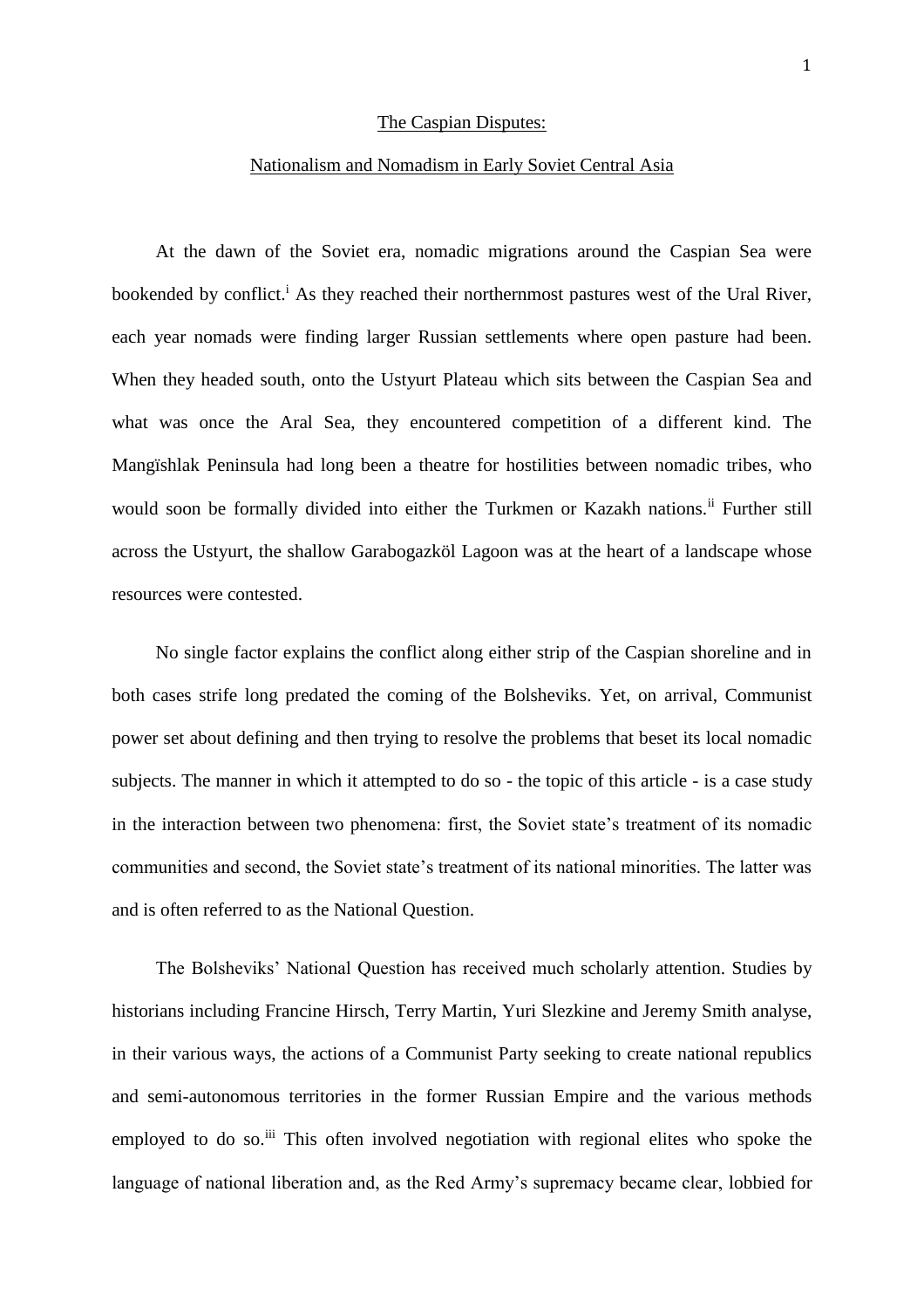some form of autonomy within an emerging Soviet polity.<sup>iv</sup> While there are significant disagreements among contemporary scholars about the nature and impact of this agenda, what is most important for the resolution of conflict along the Caspian shoreline is that it entailed a certain way of understanding the people of the region.<sup> *More specifically, the</sup>* National Question was the product of an assumption that people could and should be divided into different national groups. As will be shown, the typology of nationhood employed by the Communist Party squeezed out alternative systems of categorisation, with mixed results.

If the treatment of national minorities has been examined in some detail, the treatment of nomads, an agricultural minority in the former Tsarist Empire, has been investigated less extensively. Much analysis has focused on the Kazakh Republic, which contained a large number of Central Asian nomads and encompassed much of the territory under discussion in this article, and on the Sedentarisation drive.<sup>vi</sup> Beginning in 1928, militia in the employ of the Party began using violence to force nomadic communities in Central Asia to settle.<sup>vii</sup> The demographic impact of this campaign, which coincided with Collectivisation and precipitated mass famine, was catastrophic. Estimates vary, but overall Soviet Kazakh fatalities reached perhaps 1.5 million between 1928 and 1934, when Sedentarisation was discontinued.<sup>viii</sup> Russian-language analyses of Sedentarisation in Kazakhstan are often written into the country's narrative as a period of profound brutality experienced by the Kazakh people comparable to the *Holodomor* in Ukraine. ix

As scholarship looks primarily towards the late 1920s and the early 1930s, the years preceding this period are used to provide a prelude to the Collectivisation and Sedentarisation campaigns. This prelude might portend the oncoming period of mass violence or act as a point of contrast.<sup>x</sup> Yet the early 1920s offer more than just further illumination of the Collectivisation era. If that period of brutality represents one contextual framework, an alternative contextual framework facilitates an alternative analysis. The treatment of nomads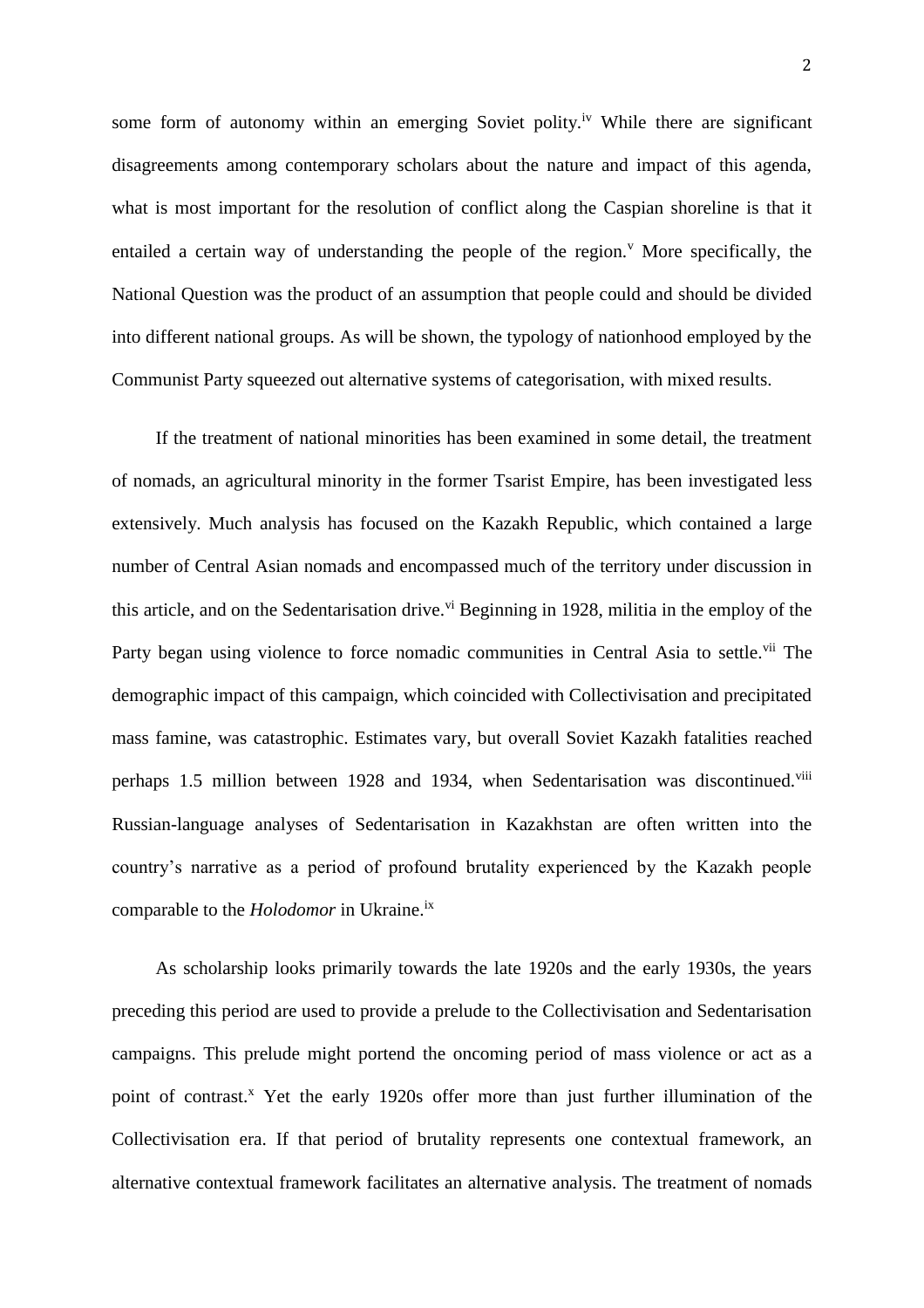in early Soviet Central Asia may then also yield fresh insight into the Bolsheviks' understanding of non-Russian peoples and Soviet power's effect on local economic or agricultural activities which sat awkwardly alongside the regime's overall developmental  $aims<sup>xi</sup>$ 

With an understanding of the aforementioned National Question it is possible to contextualise the early Soviet state's treatment of its nomadic population differently and to begin to make new sense of it. The National Question engendered two types of boundary, one nominally physical, one subtler and more abstract. Both shaped the nomadic experience of Soviet power.

First, the jurisdictions of each new national territory had to be bounded, and so geographical boundaries had to be drawn. Of course, borders were not an unheard of phenomenon in Central Asia before the Soviet period. The last administration to govern the north-eastern Caspian shoreline was the Tsarist Empire and it too was fond of boundary lines. But the Tsarist and Soviet approaches to border-making were markedly different, and this had further implications for nomadic communities. Tsarist borders were often drawn along topographical features for administrative expediency, whereas the Bolsheviks sought to reflect the predominant languages and cultures of different areas in spite of the fact that 'Diverse peoples lived interspersed; many had at one time been nomadic, and some still were.'<sup>xii</sup> Thus Hirsch states that the delimitation of the region into republics in the 1920s '…changed the political and social terrain of Central Asia.'xiii

The second way in which the National Question contextualises the earliest treatment of nomads is in its system of categorisation. As already stated, the National Question was derived from a social typology in which Central Asian peoples could be neatly divided into different national groups or cultures. In other words the Bolsheviks drew classificatory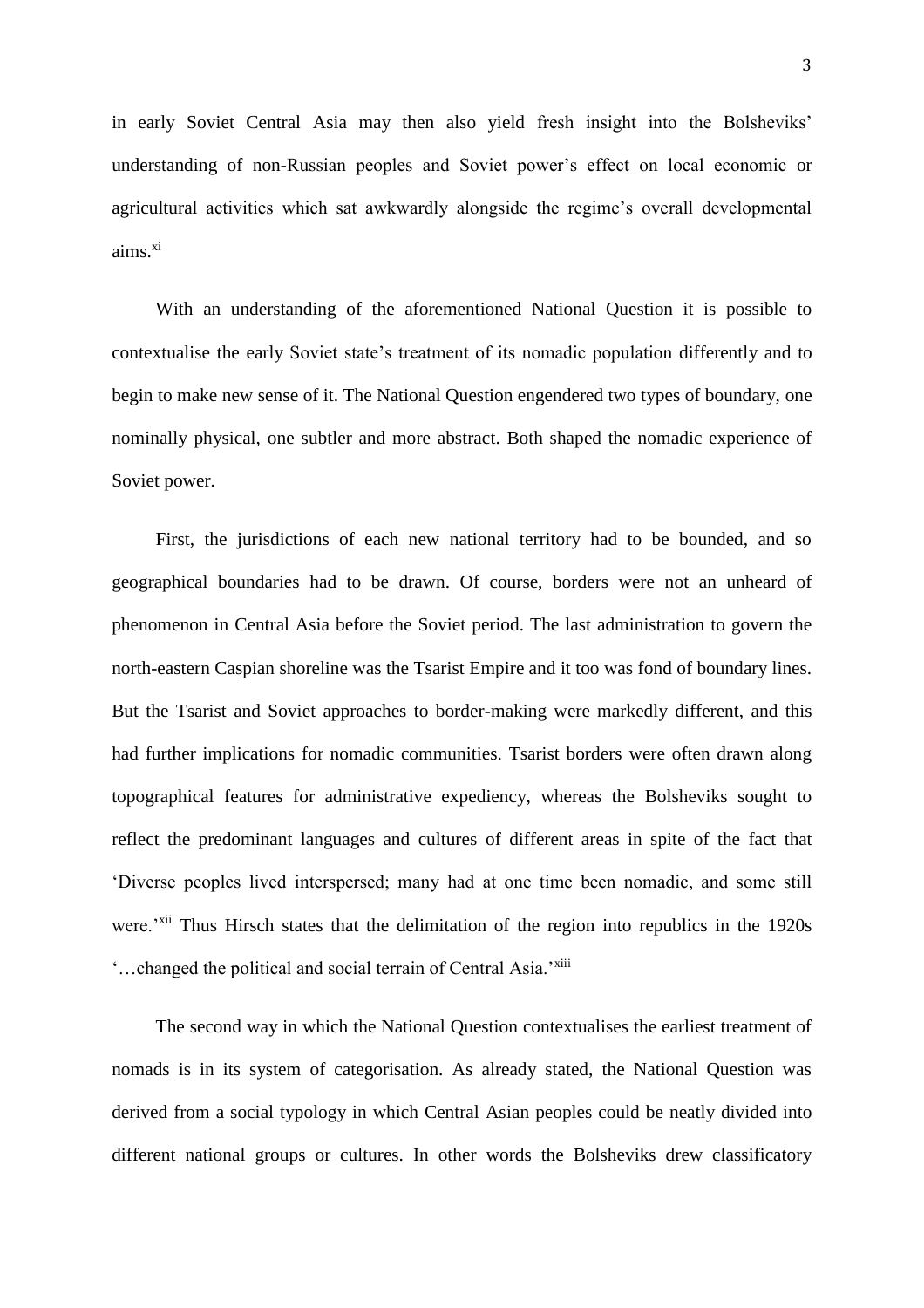boundaries between peoples which they came to treat as discrete nations. Acceptance of these boundaries necessitated certain interpretative assumptions for administrators operating around the Caspian and elsewhere. The Bolsheviks' early recognition of the differences between, for example, Tajiks, Uzbeks, Kazakhs and Kyrgyz rendered obsolete their Tsarist predecessors' Governor-Generalship of Turkestan, which at one point housed them all.<sup>xiv</sup> As new national territories were carved out of old imperial structures, conflict over resources and jurisdictions proliferated, and these were understood by administrators as disagreements between nationalities.<sup>xv</sup>

While this may not preclude a refined understanding of the differences between nomadic and sedentary groups, the typology of nationality would prove so compelling, and would perhaps require so much intellectual exertion, as to make the nomadic-sedentary divide seem less relevant.<sup>xvi</sup> Furthermore the creation of national borders complicated nomadic life in ways which sometimes exacerbated rather than mitigated conflicts such as those associated with nomadic communities around the shore of the Caspian Sea. The Communist Party's attempts to resolve these conflicts are hereafter divided into two geographical regions, the first to the north beside and beyond the Ural River, the second to the south around the Garabogazköl Lagoon. In both cases, the National Question affected the state's approach and effect.

# *Beyond the Ural River*

On 3rd October 1921 the People's Commissariat for Agriculture (Narkomzem RSFSR), based in Moscow, turned its attention to two pending territorial disputes between the governates of Bukey and Astrakhan.<sup>xvii</sup> The first dispute concerned 10,677 desiatinas of land connected to Lake Baskunchak, a landlocked body of salt water around 160 miles north of the Caspian Sea and not far east of the Volga. The second related to the 50,977 desiatinas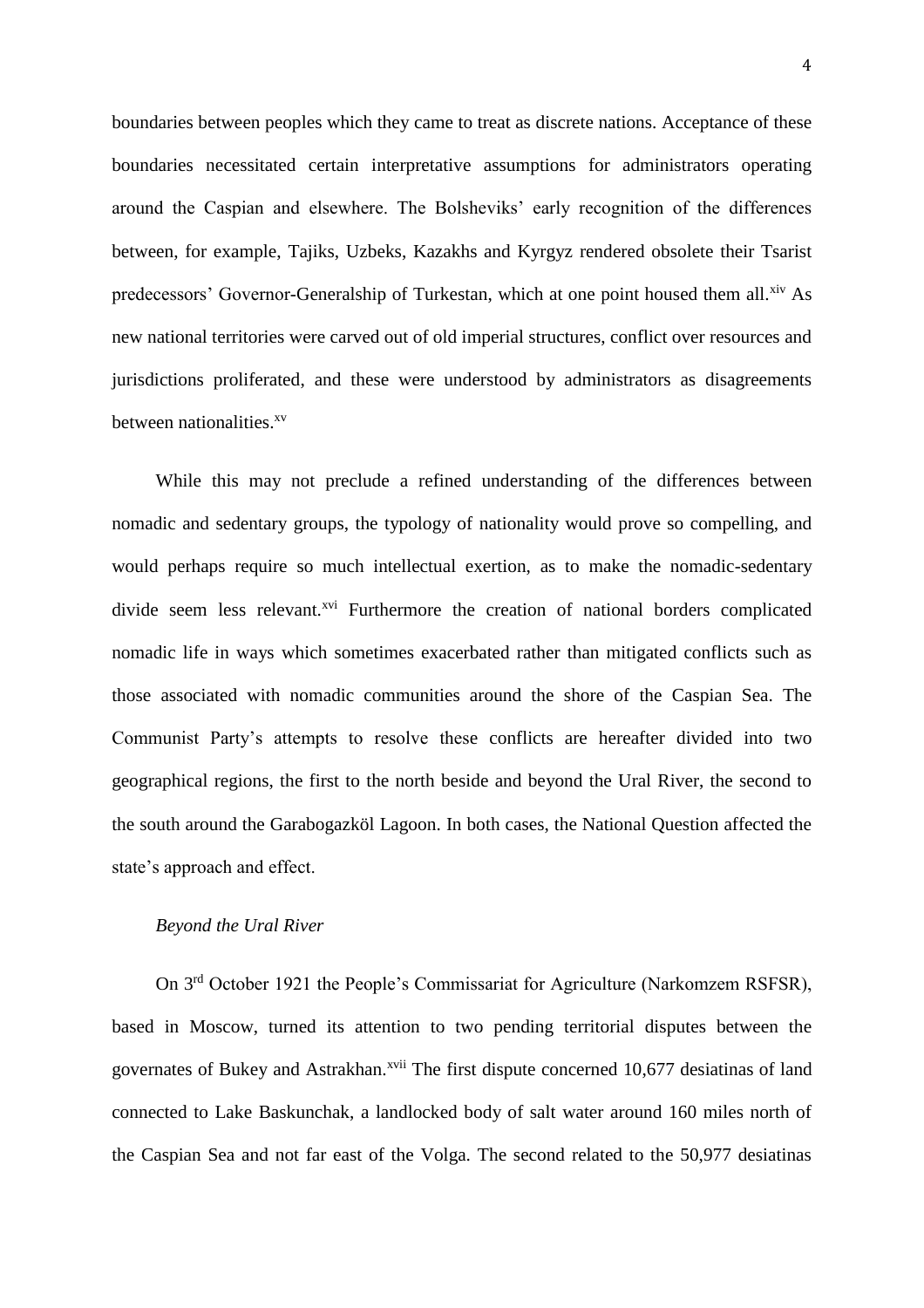encompassed by the 'Regular Nomadic Encampment' (Ocherednoe Kochev'e).<sup>xviii</sup> This 'encampment' was in fact a swathe of land once claimed by Kazakhs but increasingly leased to Russian farmers. It sat between Lake Baskunchak and the Volga River.<sup>xix</sup> The Astrakhan and Bukey Governates each professed an interest in these two regions, which straddled a border between administrative jurisdictions, between national territories, and between agricultural practices.

Both of these pockets of land were located between the Volga River to the west and the Ural River to the east, in a region where historical claims of ownership were complicated. In the late eighteenth century Kazakhs had been forbidden from crossing the Ural River from the east and using nearby pasture because this had led to clashes with nearby Cossacks.<sup>xx</sup> Then in 1801 Tsarist authorities gave a collection of Kazakh families permission to emigrate across the Ural River and establish a new khanate named after their leader, Sultan Bukey.<sup>xxi</sup> The subsequent creation of a nominally autonomous Bukey Khanate, sometimes called the Inner  $Juz$ , was also done with the Tsar's sanction.<sup>xxii</sup>

The fortunes of the khanate fluctuated over time, as did its relations with local Russians. First rumours of forced conversion to Orthodox Christianity, then bad winter weather had encouraged some members of the Bukey Khanate to again cross the Ural River, west to east, and return to their former *Juz*, only to be repeatedly driven back by Russian forces. As it would again later in the early 1920s, the Russian habit of leasing land to nomads led to mutual accusations of exploitation and ethnic conflict.<sup>xxiii</sup> Imperial soldiers eventually intervened to prevent an uprising within the khanate.<sup>xxiv</sup> On the death of Bukey's successor, Khan Jangir, in 1845, the khanate was officially abolished, though the Kazakhs remained.<sup>xxv</sup> Their land came under the jurisdiction of the nearby city of Astrakhan and they became part of the Astrakhan Governate, a governate being an administrative sub-division of the Russian Empire. New systems of imperial administration were introduced.<sup>xxvi</sup> In spite of this,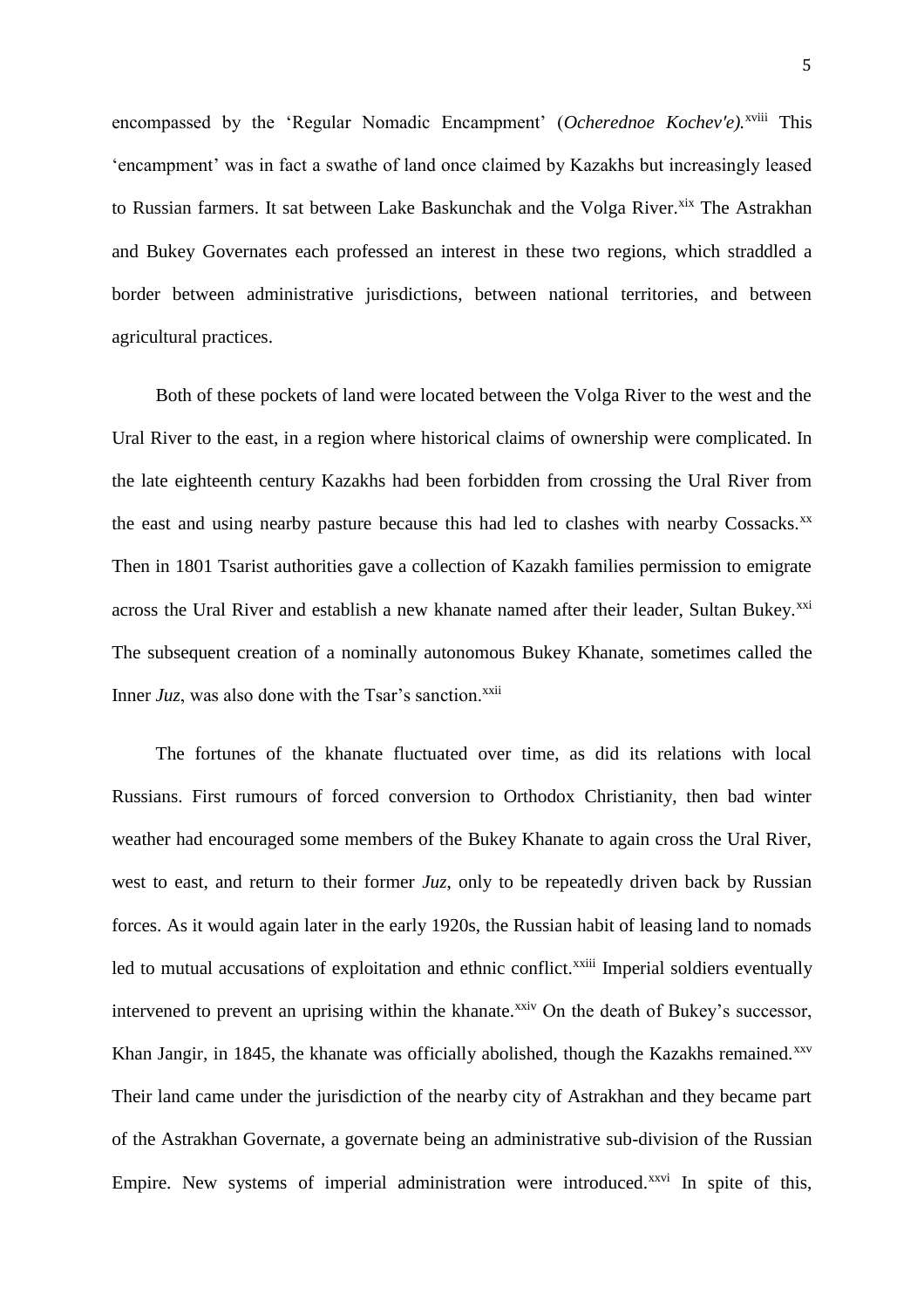importantly, the resident Kazakhs' agricultural customs persisted and therefore remained predominantly nomadic.<sup>xxvii</sup>

The pre-Soviet story of the Bukey region, thinly told, provides background for later disputes in the early 1920s but also exemplifies an important aspect of the Tsar's approach to border-making in Central Asia. As argued by Alexander Morrison and Svetlana Gorshenina the Tsar's colonial officers had operated on the assumption that there existed topographical features which placed geographical limits on the expansion and consolidation of imperial power.<sup>xxviii</sup> The Ural River was first used to divide Cossacks from Kazakhs. Then after 1801 it was used to divide two groups of nomads, one set more assimilated into the Empire than the other. The river, therefore, was an important administrative symbol, used to define the terms of St Petersburg's control.

Following the Russian Revolution and Civil War the river's political significance ran dry and a dual process had begun. Ostensible political power was not divided between the governors of geographically distinct areas, but between national territories. The predominance of Kazakhs west of the Ural River was more important than the practicalities of the landscape. Thus the inclusion of a Bukey Governate into the new Kazakh Soviet Socialist Republic in 1920 recognised and represented the Kazakh population living in the former territory of the Bukey Khanate. The administrative centre of the governate was moved from the majority-Russian city of Astrakhan to Urda, a small town now in far-western Kazakhstan.<sup>xxix</sup> Simultaneously, of course, Moscow would steadily gain more power over the jurisdictions of Orenburg, the fist capital of the Kazakh Republic, and any other national capital as time progressed. Nevertheless the national basis for the border beyond the Ural River was new and important.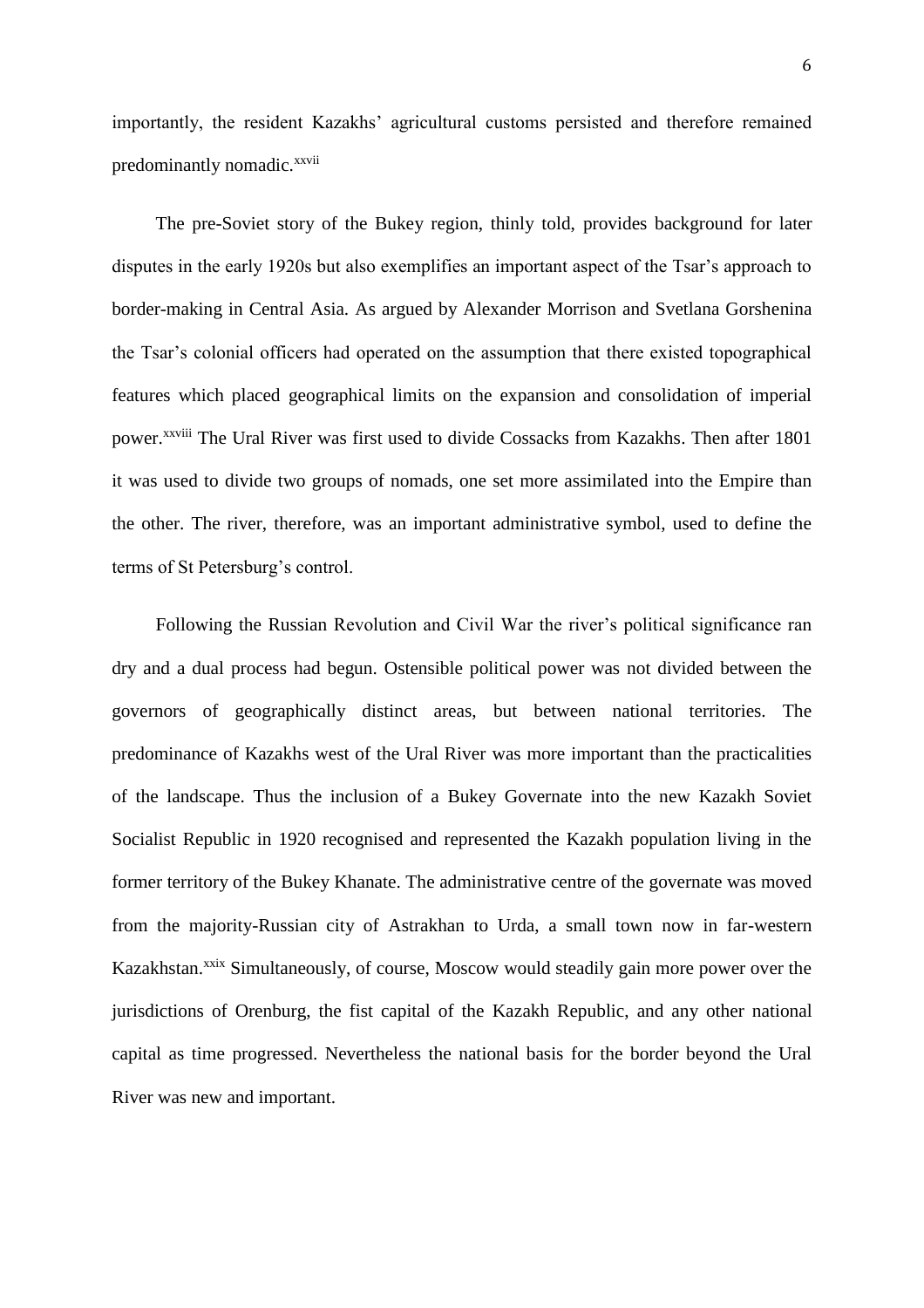Though both the Bukey and Astrakhan Governates were officially within the boundaries of the Russian Soviet Federative Socialist Republic (RSFSR), the Bukey Governate was part of the Kazakh national republic as well. In contrast, territorial membership of the RSFSR alone did not designate a governate as Russian, and so the neighbouring Astrakhan Governate had no formally national definition. With its significant Russian population, however, Astrakhan might have been described as de facto Russian. Thus the disputes to come between Astrakhan and Urda were not only administrative but also national in character thanks to each governates' affiliation, one official and one de facto, with a different national identity.<sup>xxx</sup> These affiliations were magnified by the Bolsheviks' National Question, and would add a new dimension to matters of administrative jurisdiction, profoundly political and deeply contentious in comparison to topography.

By 1921, then, when a dispute over land-use between Bukey and Astrakhan arose, the local organs of power lobbying Narkomzem RSFSR had been substantially transformed by the Revolution, though the fundamental differences between sedentary and nomadic practices in the area had largely survived 1917 and so had the tensions arising from those differences. Also in 1921, Narkomzem RSFSR had tried to direct the migratory path of nomads along the Ural River itself after receiving complaints from Cossack fishermen.<sup>xxxi</sup> The Ural's riverbanks had apparently been undergoing a 'mass occupation' by nomads whose herds had trampled plant fodder and scared fish into deeper waters.<sup>xxxii</sup> Narkomzem RSFSR's response was to delegate investigation and resolution of this issue to Kazakh governing bodies, which prefigures its later dealings with Astrakhan.<sup>xxxiii</sup> There was an augury, too, in angry remarks from Glavryba, the body charged with supervising the Cossack fishing enterprise. In an address to Narkomzem RSFSR, Glavryba blamed the 'connivance of the local economic organs' for the nomadic invasion of the shore.<sup>xxxiv</sup> The suggestion appears to have been that local Kazakh authorities were looking after Kazakh nomads at the expense of non-Kazakh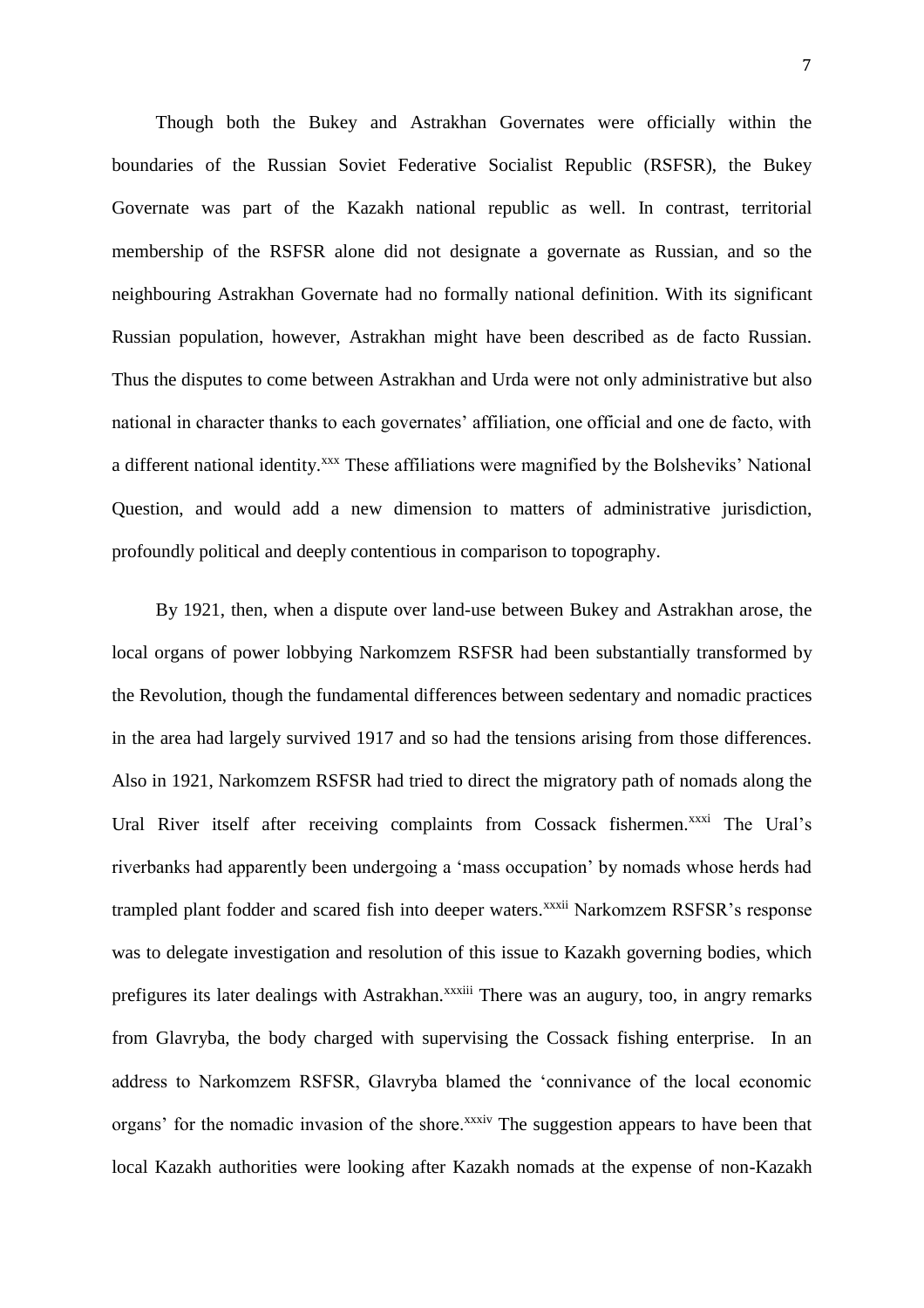nationalities. The assumption that the institutions of the KSSR would act in this manner was not restricted to Glavyba and would be tested to destruction at the nomads' expense.

Regarding the dispute between Astrakhan and Bukey, after a preliminary appraisal and a consultation with the Administrative Committee of the All-Union Central Executive Committee (VTsIK, also based in Moscow) the presidium of the Federal Committee of Narkomzem RSFSR produced a declaration.<sup>xxxv</sup> Present at the presidium were two representatives of the Kazakh Commissariat for Agriculture (Narkomzem KSSR) and one member of the Astrakhan Governate Committee (Gubkom).<sup>xxxvi</sup> The presidium decided that both the land near Lake Baskunchak and the Regular Nomadic Camp should be considered part of the Kazakh Republic. Further, all those Russians living continuously within either area retained their rights to land use, but now on the basis of Kazakh law and under governance from Urda. Russians not permanently resident in either area but using land therein were offered a choice by the declaration; take up occupancy within the Kazakh Republic and live by its rules, or move to the Astrakhan Governate and lose all rights to use Kazakh land. Appeals would be heard until 1<sup>st</sup> March 1922, and all Russian farmsteads newly deemed illegal had to be dismantled by  $1<sup>st</sup>$  March 1923.<sup>xxxvii</sup> The presidium's ruling is evidence of the decolonising potential of nationalist thinking very early in the 1920s.<sup>xxxviii</sup> Its intended benefit for Kazakhs is clear, but there is also an implied benefit for the predominantly nomadic citizens who migrated north of the Caspian Sea. The forced emigration of sedentary Russians would leave vacant contested pastureland and other resources essential to the lives of local nomads.

Appeals to Moscow's decision were made long before March 1922. Astrakhan was informed of the commissariat's decision, and ordered to fulfil the requirements of the protocol, on 18<sup>th</sup> October 1921.<sup>xxxix</sup> The next day the Astrakhan Gubkom questioned the wisdom of those operating in Moscow, and supplemented its case with a report addressed to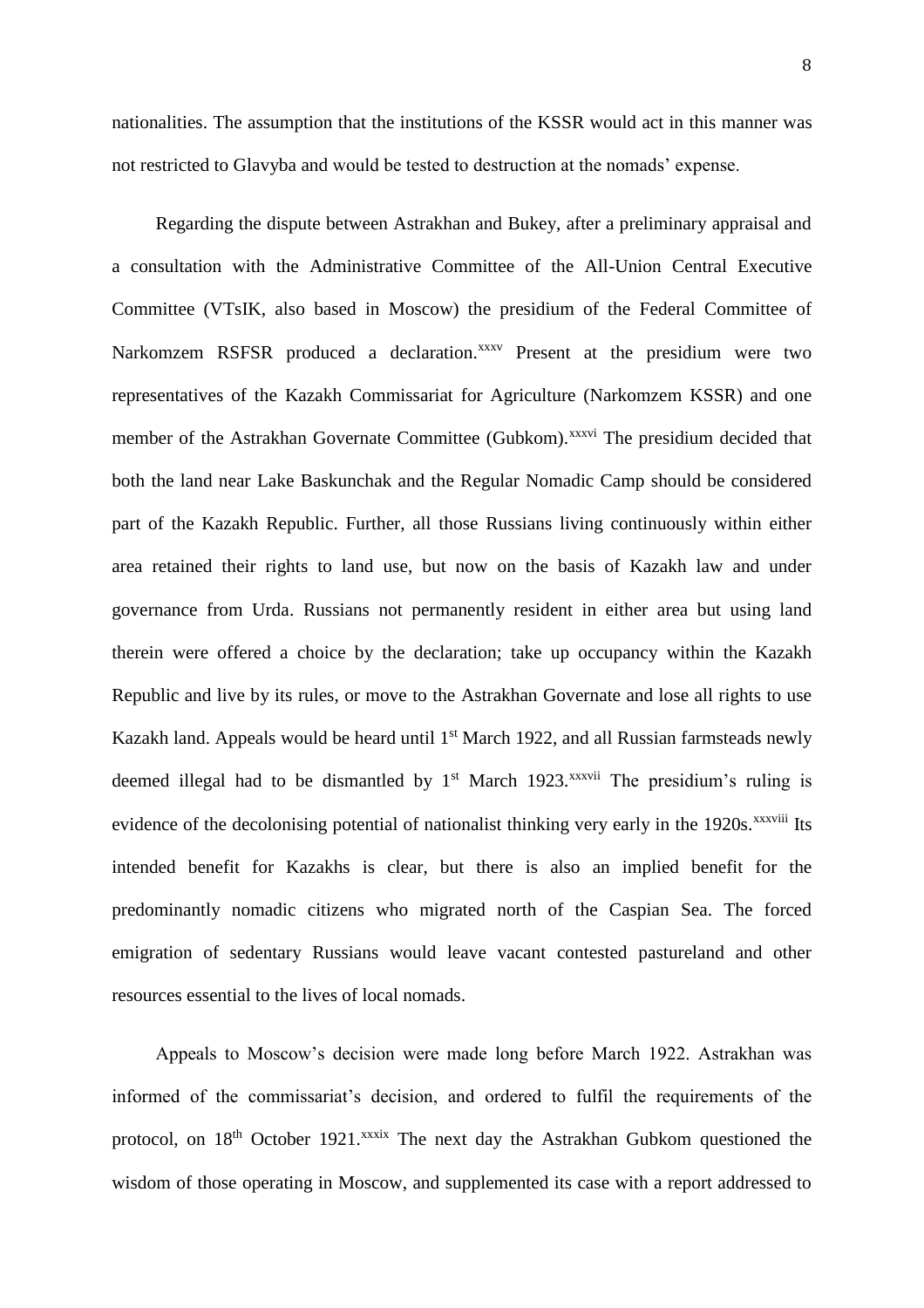the Federal Committee of Narkomzem RSFSR.<sup>xl</sup> The report made the concession, possibly tactical, that the fifty thousand desiatinas of the Regular Nomadic Encampment had been de jure owned by Kazakhs.<sup>xli</sup> Ever since the Bukey influx in Tsarist times, however, land had been leased back to Russians on a haphazard basis and the Russians had ploughed up more and more of the camp. Crops had been sown and food production among the Russians had increased, as had their herds of cattle.<sup>xlii</sup> Besides, it was argued, the Kazakhs did not even use the land. It had become Russian by custom.<sup>xliii</sup> In the letter accompanying the report, Astrakhan reminded Narkomzem RSFSR that the Russian population of both the Baskunchak tract and the Regular Nomadic Encampment was larger than the local Kazakh population, and that further colonization by the Russians had been permitted and regulated by two Territorial (Krai) Congresses of Soviets since the revolution.<sup>xliv</sup> Astrakhan was using its status as a largely Russian city to argue that it should govern areas where Russians were a majority. Urda, as part of the KSSR, was less appropriate for the task. The nationality of the populations in question was not the only relevant factor, however: Astrakhan further implied that productive Russian farmsteads were being put under threat by governing bodies in Urda, whose sympathies lay more with the rival interests of Kazakh nomads. Astrakhan therefore admitted the presence and importance of nomads in the debate, but only in terms of the threat they posed to productive farmers. Nomadic interests were the misguided priority of the opposition.

Some of Astrakhan's account was questionable. Studies conducted in 1920 found a population of 239,300 in the Bukey Governate and described no less than 99 percent of this number as Kazakh, the remaining 1 percent being Russian. In no other Kazakh-run governate were Russians found to be such a minority.<sup>xlv</sup> These statistics should be treated with a high degree of scepticism given the paucity of available sources at the time and the limited resources enjoyed by administrators and scholars after the Civil War. Besides, as is clear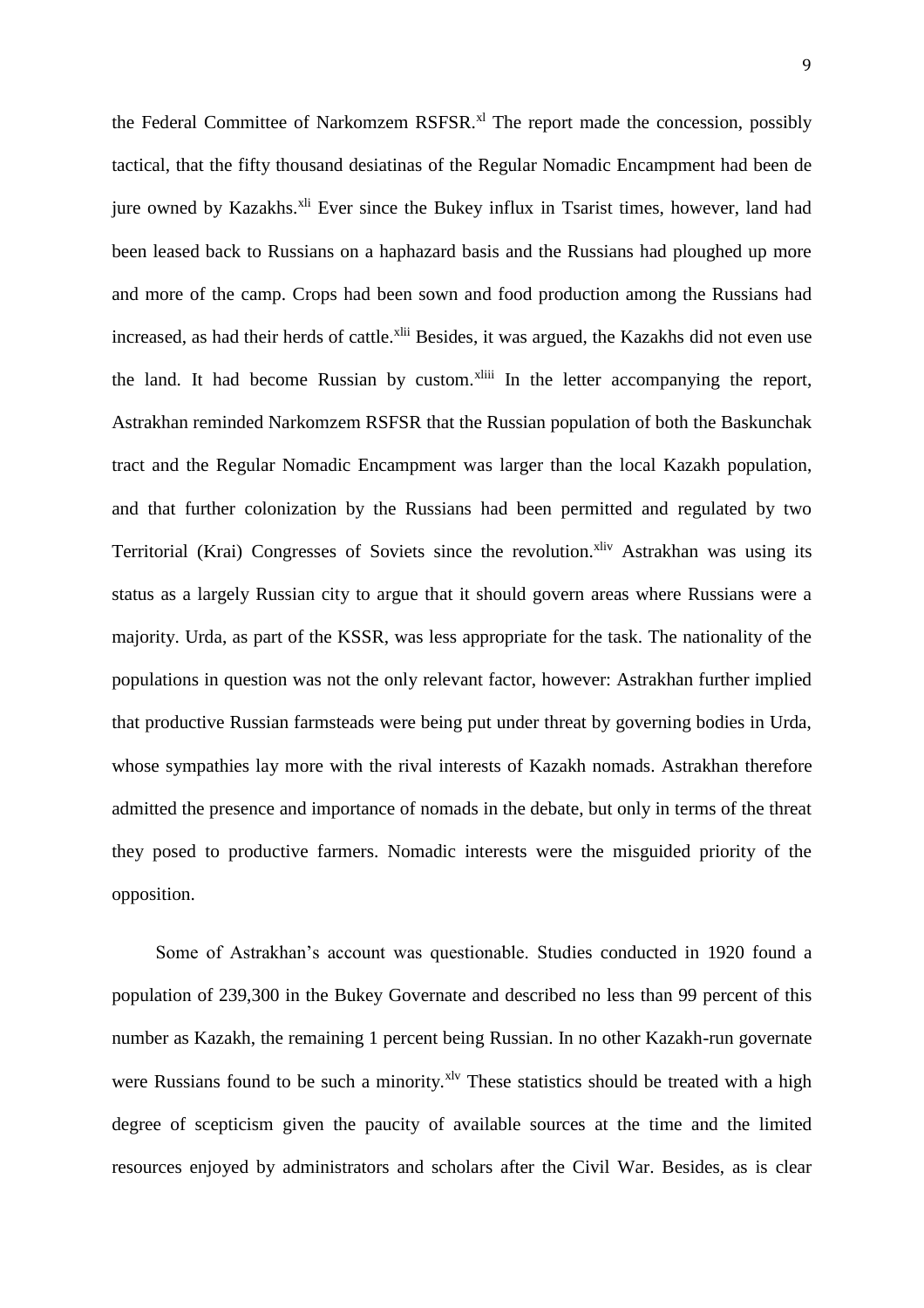from the dispute between Urda and Astrakhan itself, the official boundaries of what was considered the Bukey Governate would have been ambiguous in 1920 to anyone conducting a study. Nevertheless, Narkomzem RSFSR had seen reports on the preponderance of Kazakhs in the Bukey Governate by late 1922, and this can only have damaged the credibility of claims made by Astrakhan about the number of Russians on the borderlands.<sup>xlvi</sup> Most probably, ambiguity arose from the lack of consensus on what constituted residence and landownership. Because much of the Kazakh population was regularly migrating and its habits were poorly understood by local Russians, Astrakhan was able to underestimate the number of Kazakhs and the extent of their land use, either through mistake or wilful misunderstanding. Other organs were free to exaggerate it.<sup>xlvii</sup>

In the absence of consensus, the Kazakh authorities were well prepared for a response from the Astrakhan Gubkom. Around the time that Astrakhan made its disquiet known, the central government of the Kazakh Republic wrote to the Bukey Governate's Executive Committee.<sup>xlviii</sup> Central authorities proclaimed their explicit intention to protect the interests of the Bukey Governate Committee in Urda, and requested further information from the governate so that its various territorial disputes could be resolved with Moscow. The direct involvement of republic-level officials again implied that the dispute was national rather than administrative or agricultural in character, since a matter of bureaucratic expediency and land management may have been more astutely resolved by figures in Astrakhan and Urda, both more directly involved than anyone in Orenburg.

Faced with the involvement of the central Kazakh authorities, Astrakhan's resistance continued after Narkomzem RSFSR's original deadline for complaints had passed. Twice in 1923, on 23<sup>rd</sup> April and 24<sup>th</sup> August, Narkomzem RSFSR made declarations stating that it saw no credible reason to reverse the original decision it had made in October 1921.<sup>xlix</sup> Repeatedly over this two-year period, the authorities in Moscow endorsed the principle that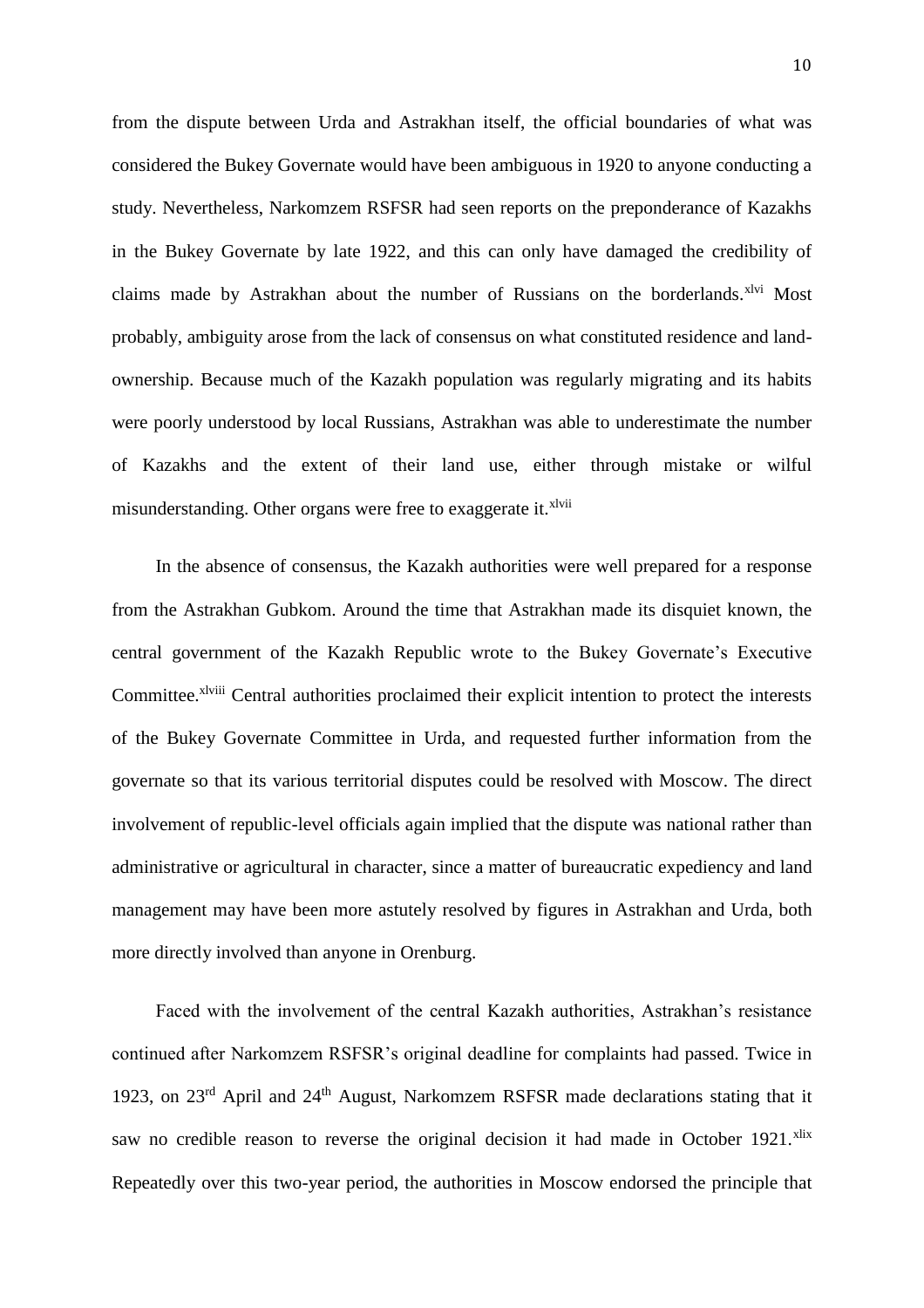the Bukey Kazakhs should be managed by Kazakh organs of state. Whilst simultaneously appealing against Moscow's ruling, Astrakhan made efforts to demonstrate compliance. In 1922 the governate's eleventh Congress of Soviets conceded that chaos had been created by the unsystematic settlement of nomadic territory, and that Russians had encroached on swathes of land far larger than had originally been intended.<sup>1</sup> These claims bare some resemblance to the rhetoric of many in the Kazakh branch of the Communist Party at this time, and may have been a symbolic accommodation of the prevailing anti-colonial paradigm which was so closely associated with the National Question in the early  $1920s$ .<sup>li</sup>

However, Astrakhan's conciliatory sentiments belied the hardship experienced by those actually living on the borderline between governates because the encroachment and unregulated settlement of land by Russians was continuing apace. In April 1923, the year after Astrakhan's rhetorical concessions, Narkomzem RSFSR demanded an explanation from the Astrakhan Gubkom for its continuing 'onslaught' on the Kazakh Republic.<sup>lii</sup> Though Orenburg was granted control over the former Bukey Khanate, Russians from neighbouring Astrakhan were continuing to colonize and settle the land there, perpetuating the serious disruption of nomadic migratory habits in the area. Back in Moscow, notable figures such as Mirsaid Sultan-Galiev acknowledged the plight of the Bukey Kazakhs and held meetings to discuss it with Party colleagues involved in agricultural policy.<sup>liii</sup> Nomadism was complicating the western border of the Kazakh Republic, but not only because nomads came and went. It also affected the behaviour of sedentary communities. Counter-intuitively, it was sedentary Russians rather than nomadic Kazakhs who were more likely to ignore the border and colonise the land of a neighbouring republic, acting on the pretence of their administrators in Astrakhan that nomadic land was vacant land. Similar processes appear to have been ongoing at other points around the Kazakh Republic, and not only along its northern border.<sup>liv</sup>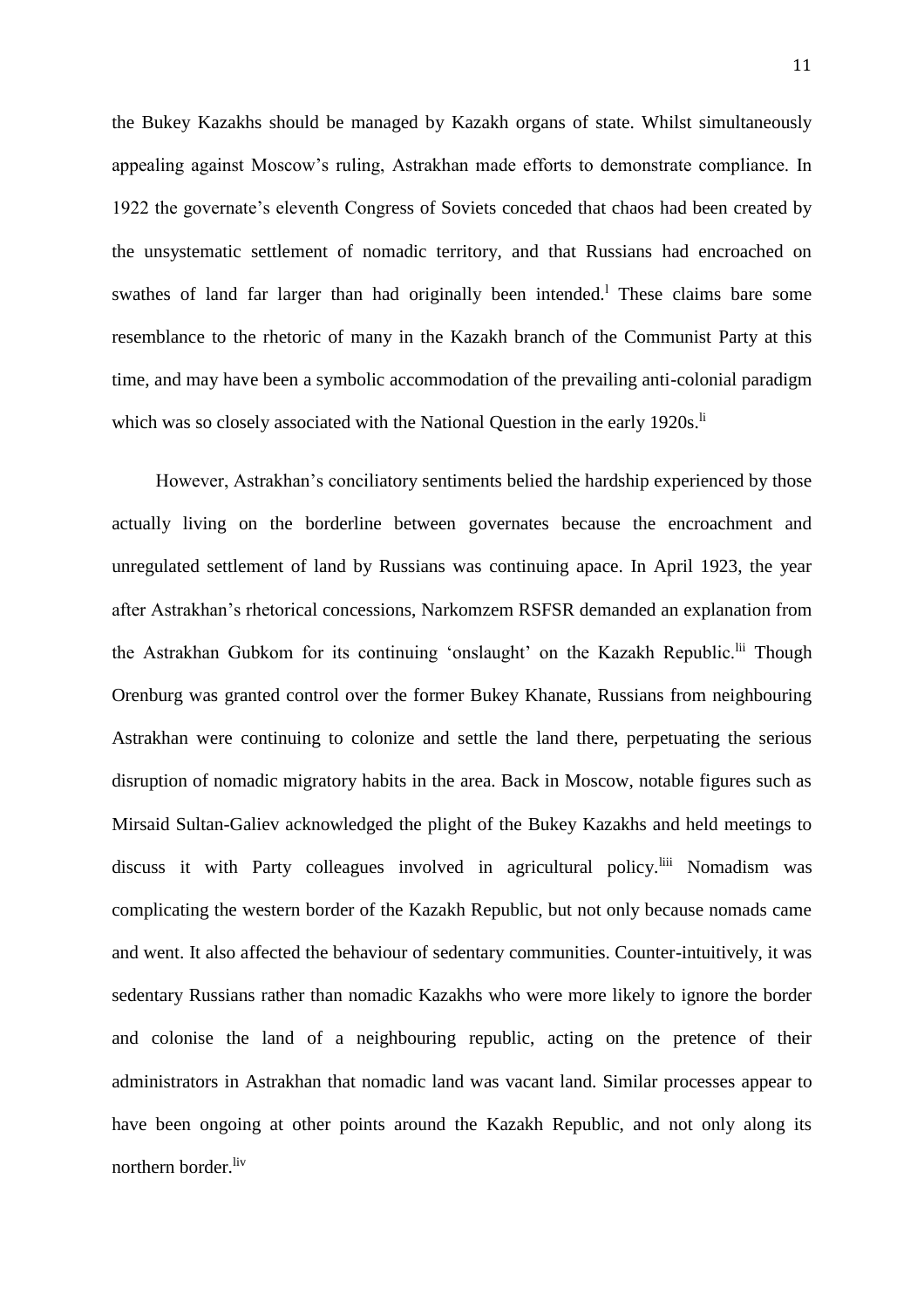How was this being allowed to happen? The implication made by the Astrakhan Gubkom in 1921 was that government from Urda would favour the nomadic minority in the Baskunchak tract and the Regular Nomadic Encampment, placing productive Russian farmsteads under threat at a time of extensive food shortages. Ignoring this warning, Narkomzem RSFSR had granted Urda control over the disputed areas, specifically declaring that Russian farmers would henceforth live by Kazakh laws. The stage did indeed seem set for the invasion of cultivated arable farmland by nomadic herds, just as Cossack fisherman had had their trade disrupted. Yet a year and a half later the opposite was happening. To an extent this might be explained by the relative weakness and inability of the state, at this early stage after the Civil War, to halt processes which had been underway before 1917. But a further reason is that both sides so assiduously fought this territorial dispute in national terms. Orenburg stated its commitment to 'the defence of the interests of the Bukey', and therefore to the competencies of Urda as a centre of the Kazakh Republic's power, but not to the nomads nearby.<sup>1v</sup> Narkomzem RSFSR was adjudicating at a time of official sensitivity to the dangers of Great Russian chauvinism, and its rejection of Astrakhan's arguments should be understood in this context.<sup>Ivi</sup> Nomadism may have caused the debate in the first place, as it complicated land-ownership in the Bukey Governate and made it difficult to draw a clearly recognisable border. But the dispute was resolved by bodies speaking for Russians and Kazakhs, not farmers and nomads, and the extension of nomadic practice was subsequently raised mainly by administrators in Astrakhan scare-mongering about the intentions of those in Urda.

The formal extension of the Kazakh Republic's borders to encompass nomadic lands in the far west might at first seem like an early sign that nomadic life would be respected under Communism. In fact it was a sign that Kazakh national, territorial identity was gaining formal recognition, replacing the old Tsarist principles of topographical and administrative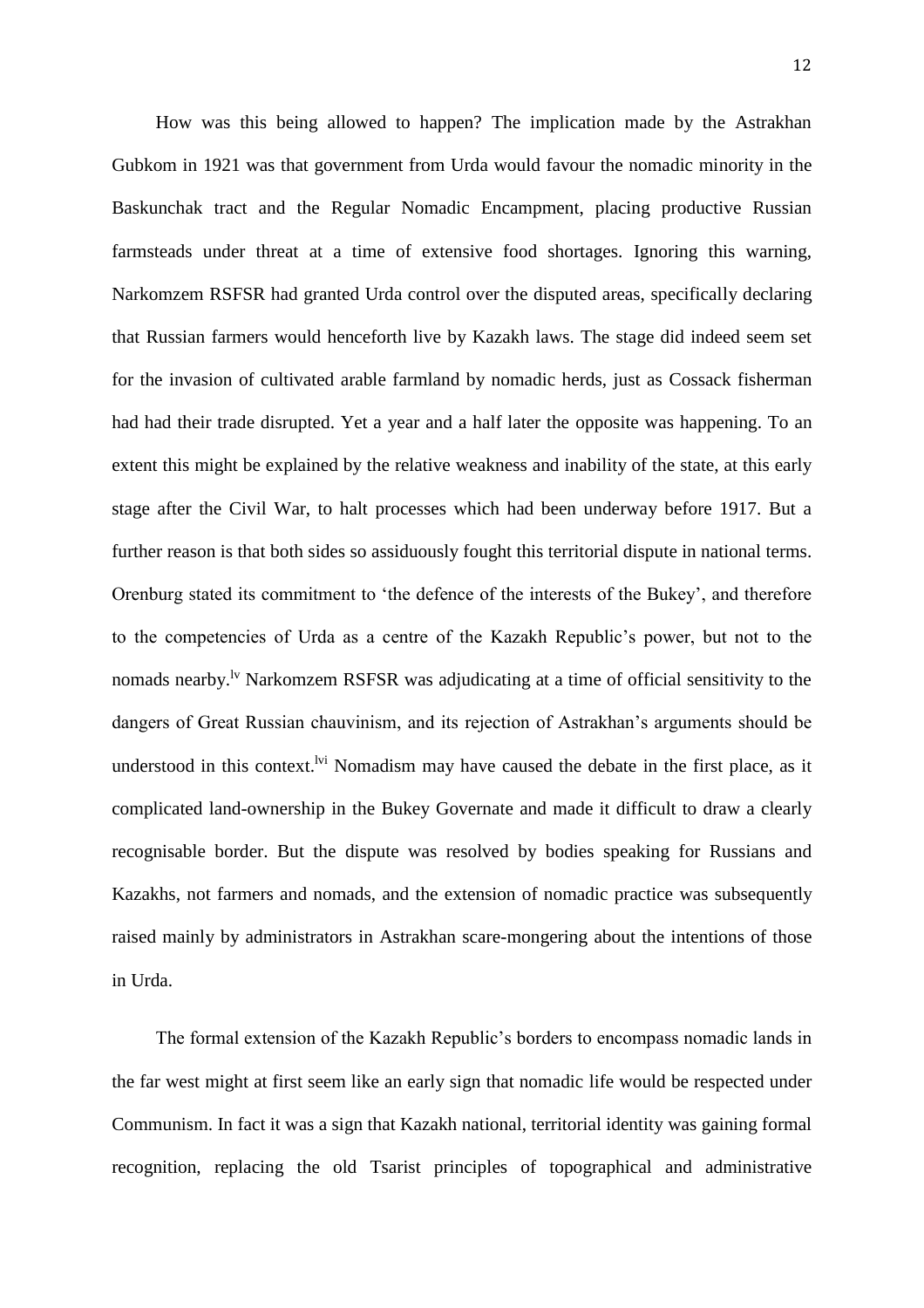expediency. This meant Kazakh bodies were likely to govern lands in which Kazakhs predominated, irrespective of whether those Kazakhs were nomadic or how well those nomads would be treated. Indeed, even as the Kazakh national border was firmly set in place to the west of the Ural River, the agricultural borders of sedentary farming thundered eastwards. The defence of national jurisdiction was taking priority over the defence of nomadism here and elsewhere along the Caspian, such as around the Garabogazköl Lagoon.

### *Around the Garabogazköl Lagoon*

In mid-July 1922 a report was produced by the Executive Committee of the Krasnovodsk Uezd, an administrative division containing many Turkmen in what was then the Turkestan Autonomous Soviet Socialist Republic.<sup>Ivii</sup> The report declared that since the beginning of that year Kazakhs from the bordering Adai Uezd had stolen 350 camels and 1,000 rams from Turkmen communities. Four Turkmen had been killed by Kazakhs. In response, six Kazakh women had been abducted and a number of cattle stolen. Though four of the women were subsequently returned, two remained kidnapped, and the Krasnovodsk Committee described how the Turkmen were preparing for a counter-attack.<sup>lviii</sup>

New Soviet committees were already familiar with such behaviour. Since spring 1921 local authorities had been encouraging Kazakhs to return livestock to Turkmen tribes in exactly the quantities that were stolen since before 1919. Murder, raids and attacks were all described and condemned.<sup>lix</sup> The Adai region was itself notorious. The Adai were originally a tribal grouping within the Kazakhs' Younger *Juz* which rebelled against Tsarist authorities in 1870. Violent protests split the Kazakh elites in the area, some of whom sided with the Russian administration and were rewarded, whilst others continued to resist tax rises and the confiscation of pasturelands and were brutally repressed.<sup>1x</sup> Briefly part of the Turkestan Republic, the Adai Uezd joined the KSSR in October 1920. Though it remained an uezd, it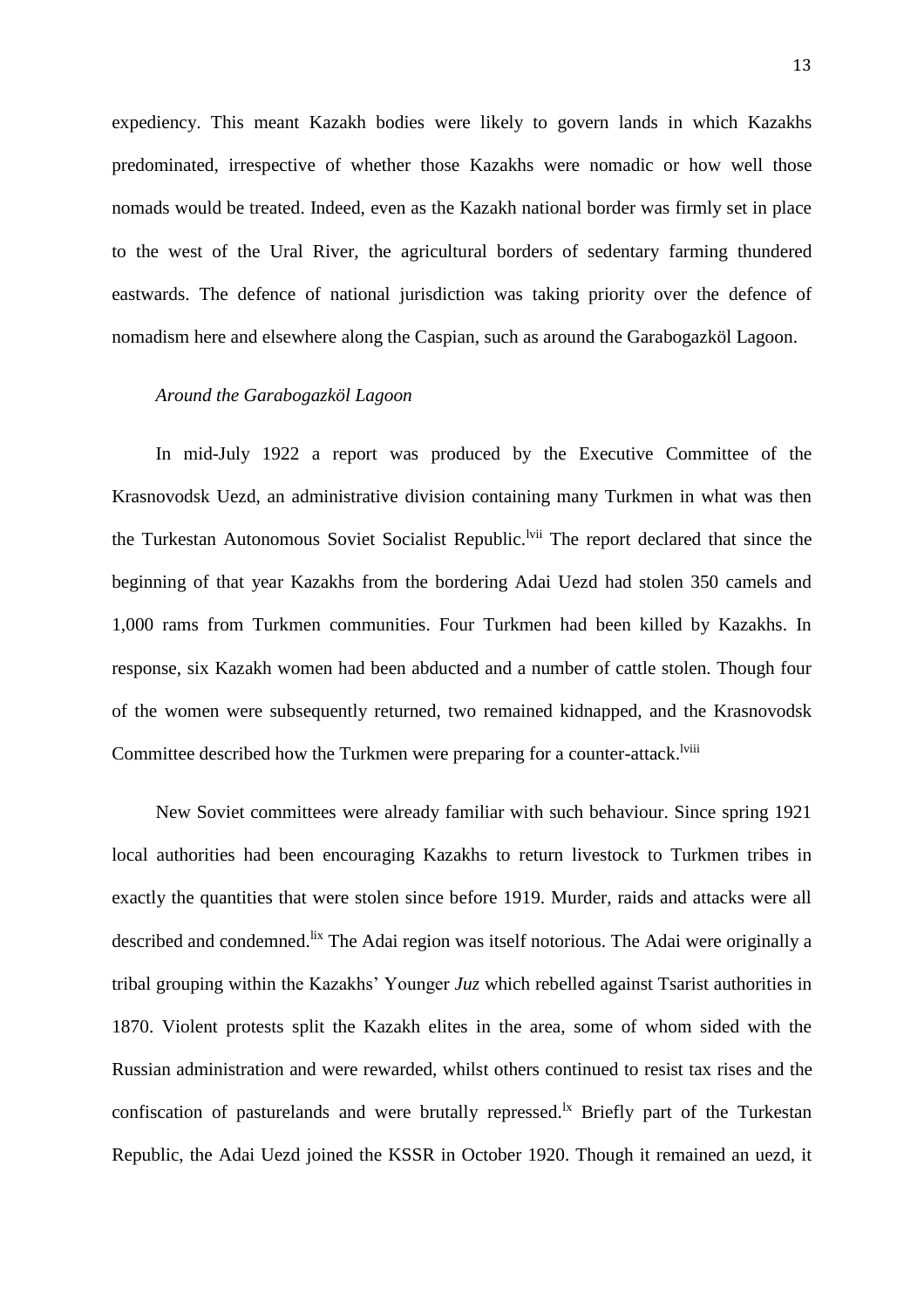was given the formal, more substantive powers of an oblast, a second type of administrative region.<sup>1xi</sup> It was also enlarged to encompass two nomadic districts of the Krasnovodsk Uezd to the south.<sup>lxii</sup>

The Krasnovodsk Uezd was then part of the Turkestan Republic but would join the Turkmen Soviet Socialist Republic in 1924. Both before and after this point, administrative bodies based in Krasnovodsk itself (now Türkmenbaşy) felt able to speak on behalf of local communities who would be assimilated into the single Turkmen nation.<sup>Ixiii</sup> In post-Soviet historiography the Turkmen tribes are sometimes distinguished from the other titular nationalities of Soviet Central Asia by their particular interpretation of Islam.<sup>lxiv</sup> As with Kazakh tribal confederations, however, genealogy and kinship were vitally important to Turkmen allegiances.<sup>lxv</sup> The 'extraordinary ethnic complexity' of Central Asia applied as much to Turkmen as to Kazakhs, and it would be inappropriate to suggest that the disorder along the shores of the Caspian Sea was the product of clashes between just two distinct national groups.<sup>lxvi</sup> This is the suggestion made by many of the Soviet sources, though there is evidence that a more nuanced position could be found within the Soviet administration as well as outside it.

Alibi Dzhangil′din was a major figure in Kazakh politics in the early 1920s who visited the Adai and Turkmen borderlands in 1922-1923. He reported that the population of the Adai Uezd, whom he called *adaevtsy*, migrated perpetually throughout the year. This migration took them annually over the Kazakh-Turkestan border and into land used by Turkmen. Though he considered them loyal to Soviet power, Dzhangil′din placed heavy emphasis on the primitive life of the *adaevtsy*, presenting them as helpless in the face of bad weather and a hostile natural environment.<sup>1xvii</sup> *Adaevtsy* were also used as examples of the most destitute of the republic's population by foremost Party members.<sup>Ixviii</sup>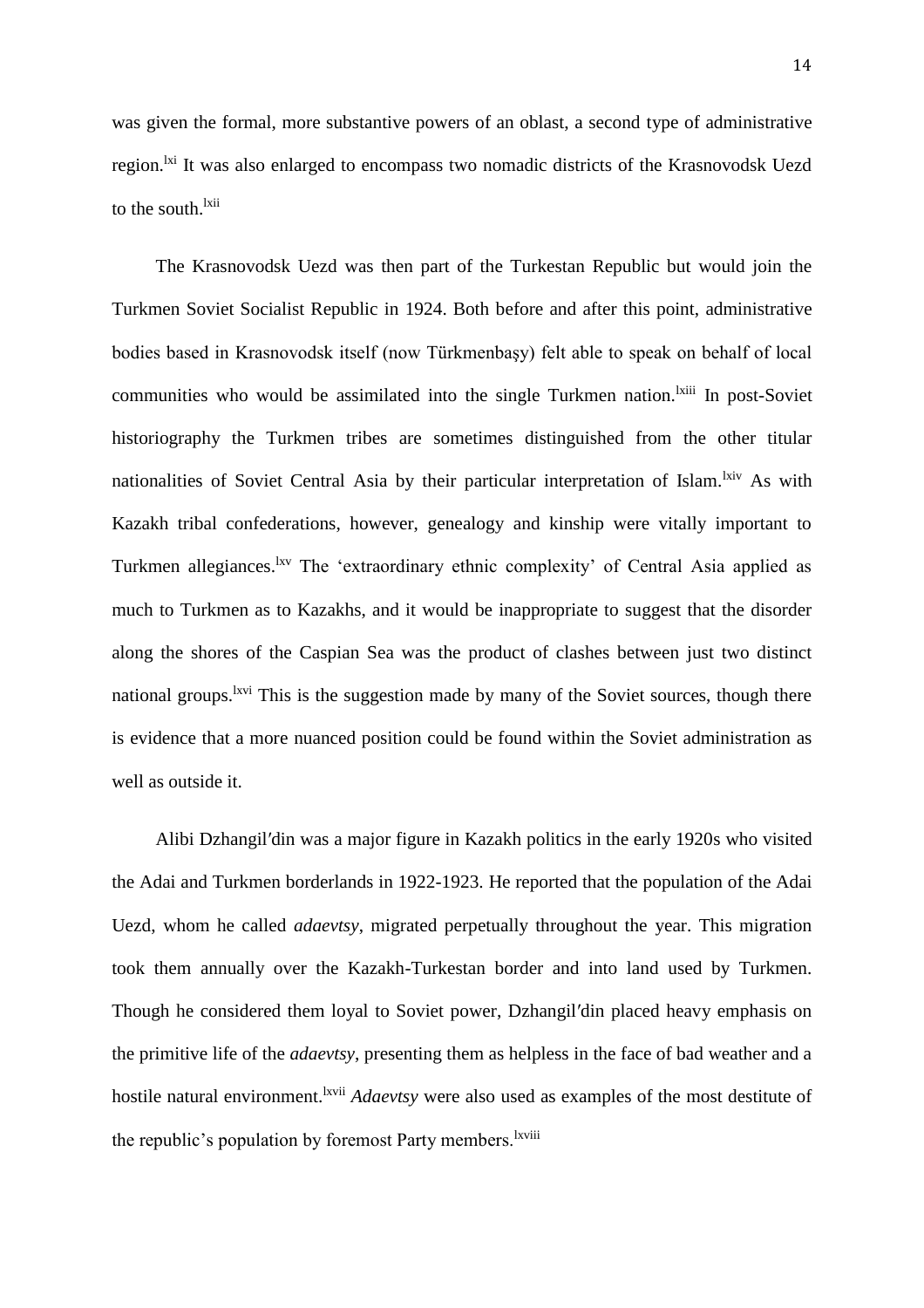It is itself notable that some reports contain no references to Kazakhs at all, preferring instead a derivation of the Adai title.<sup>kxx</sup> It shows that in January 1923, when Dzhangil'din's report was written, an astute observer understood that the loyalties dividing the people of the Ustyurt Plateau were more those of kinship than nationhood. As well as weather and environmental conditions, the *adaevtsy* were also said to be at the mercy of raids from the Iomud. The Iomud were another tribal grouping, soon to be incorporated into the Turkmen nation.<sup>lxx</sup> There is clear evidence that, when the Adai Uezd expanded southwards and claimed land formerly governed by Krasnovodsk, resident Iomuds showed little appreciation for this administrative reorganization. New Adai committees in the area had struggled to prevent fellow Adai from attacking the Iomud, but had also called upon the Krasnovodsk authorities to resist any temptation to interfere. It had become Kazakh land. Adai authorities instead recommended the creation of a governing assembly representing both peoples.<sup>1xxi</sup>

The Turkmen-Kazakh border, which sat close to the shore of the Garabogazköl Lagoon, was in 1921 taken seriously by Soviet administrators but largely ignored by local nomads. The border was both cause and symptom of the Communist Party's insistence that violence between nomads should be understood in national terms. That this was so is immediately clear from the measures taken by the state to bring order to the Ustyurt Plateau.

On 6<sup>th</sup> April 1921 the Krasnovodsk Uezd-City Executive Committee decided to convene a 'Kazakh-Iomud' Conference in Krasnovodsk.<sup>lxxii</sup> It was one of the new Soviet state's first major attempts at resolving inter-tribal conflict in nomadic regions, and it accepted the following agenda for the day:

- 1) The establishment of borders between Turkmen and Kazakh migrations
- 2) The liquidation of the Kazakh-Iomud conflict<sup>lxxiii</sup>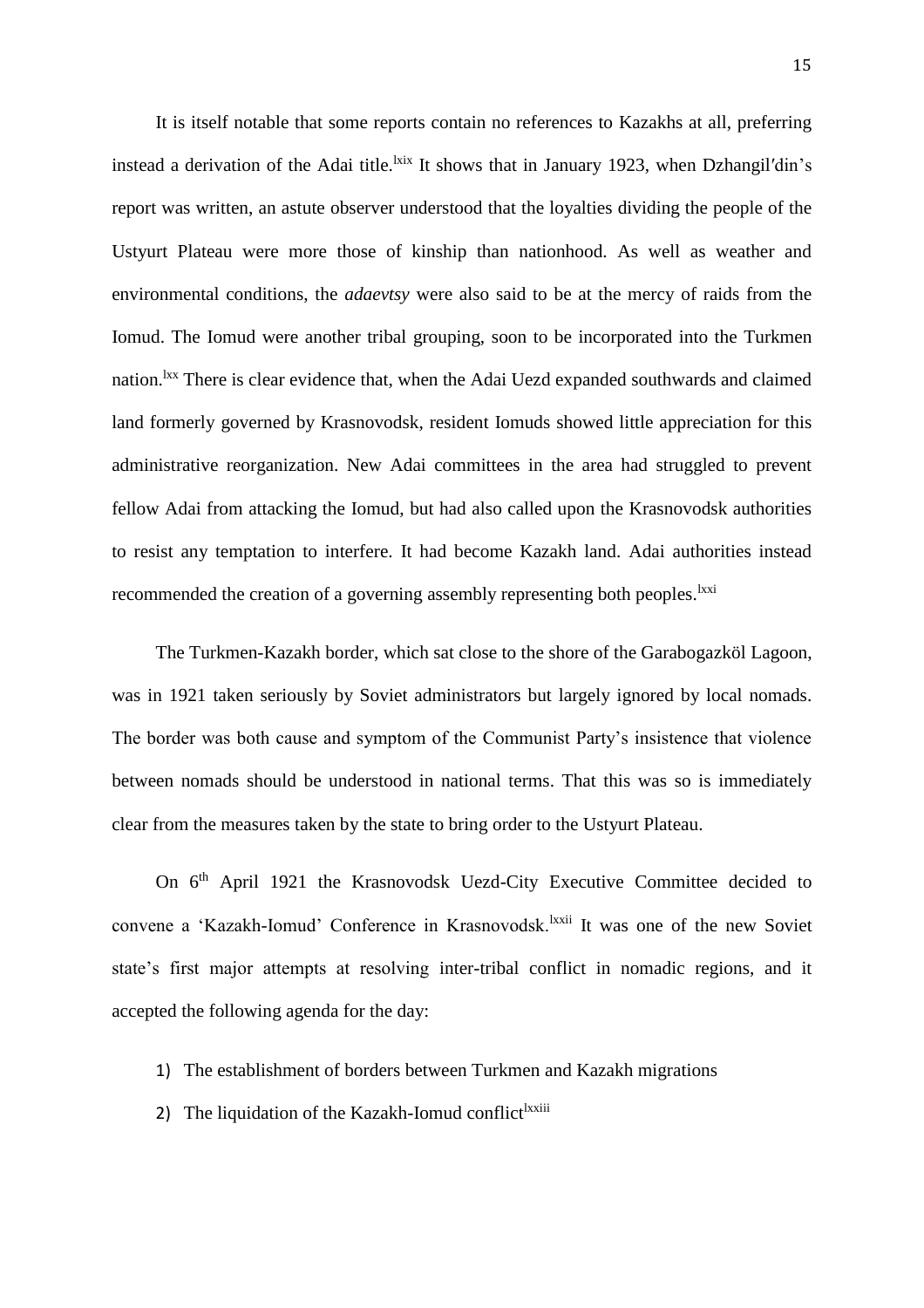The conference felt unable to resolve the first matter. Kazakhs of the two districts which had recently left the jurisdiction of Krasnovodsk and joined the Adai Uezd complained that their water sources and pasturage were over the border to the south, and so they had to enter Turkestan to survive. Attendees decided to allow the Kazakh and Turkestan governments to solve this problem, and as a temporary solution they sought to dissuade Kazakhs from migrating too close to areas where conflict with Iomud was more likely. Around the Garabogazköl, in particular, Kazakh nomads were advised to migrate along a specific route. Turning to the second item on their agenda, conference members demanded an immediate cessation of all hostilities. A second Kazakh-Iomud Conference was scheduled for  $1<sup>st</sup>$  July 1921, which would discuss conflicts in areas which had not dispatched a delegate to Krasnovodsk.<sup>lxxiv</sup>

Hostilities, it is evident, did not cease for several years. The thought of convening a conference to conclude long-lived tribal antipathies is itself interesting. It perhaps speaks of the early self-confidence of Soviet administrators who believed that a talking-shop could mitigate a fierce battle for the limited resources east of the Caspian. But the occurrence and subsequent failure of these staged events are easily connected to other, more specific trends in the relationship between Soviet state and Kazakh nomad.

First, easy assumptions about the inherent disorder of nomadic society must be avoided, but abduction and raids were not new phenomena amongst these communities. Kazakh concepts such as *barymta* (cattle-rustling) and *qun* (blood feud) suggest that nomads saw such practices as more a part of everyday life, and less a crisis of lawlessness, than Soviet administrators were prepared to accept.<sup>lxxv</sup> This might be associated with what Edward Schatz calls 'criminalising clans', the Soviet intrusion into traditional forms of authority in Kazakh society.<sup>lxxvi</sup> In other words, already in 1921 the Soviet state was motivated to sweep away some habits of nomadic life.<sup>lxxvii</sup>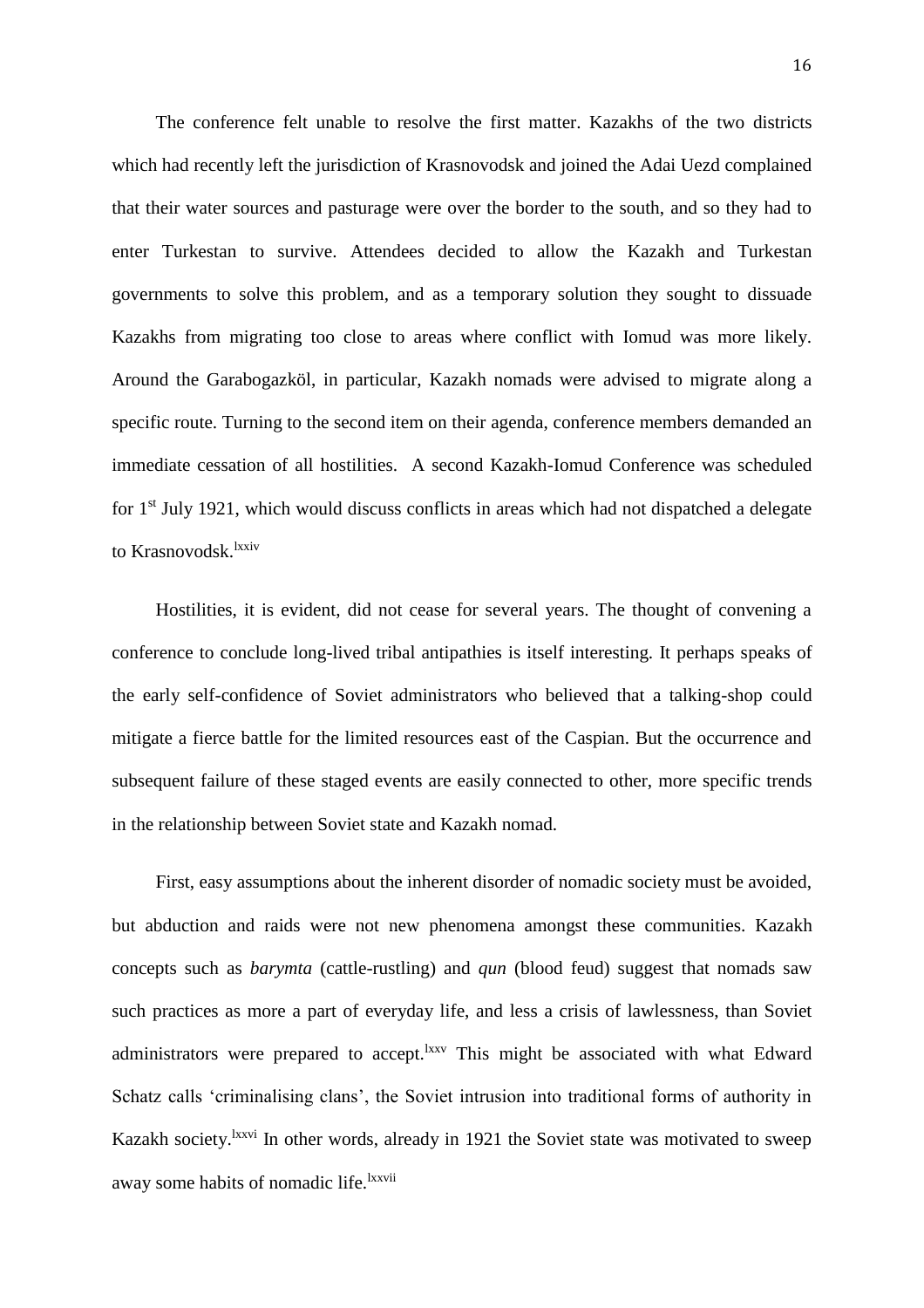Second, the Krasnovodsk conference spoke of a Kazakh-Iomud conflict, but also of a Kazakh-Turkmen border. A key source of the former, it was believed, was disrespect for the latter, as it was best to keep warring tribes apart. Immediately this necessitated the intervention of nation-wide authorities, and focus shot from the fundamentals of nomadic existence to the high politics of national jurisdiction. Like the plight of nomads in the Bukey Governate, the idiosyncrasies of nomadic life and death on the Ustyurt were again subsumed into a nation-based understanding of Central Asia. Even a peace agreement signed on 8<sup>th</sup> August 1921 bore the names of representatives from the Kazakh and the 'Turkmen-Iomud' people, both quasi-national rather than tribal affiliations, in the fashion of a diplomatic accord.<sup>Ixxviii</sup> Similar efforts were made to establish peace between Turkmen and Uzbeks around Khiva.<sup>lxxix</sup>

Borders negotiated between nations created new problems for migrating nomads, whether Kazakh or Turkmen-Iomud. In the 1920s the Mangïshlak was one of the few places where nomads continued to migrate perpetually throughout the year, and any new boundary separated people from resources which they had long used, but over which no legal ownership was agreed.<sup>lxxx</sup> The People's Commissariat of Internal Affairs (Narkomvnutdel RSFSR) had to try and supervise the expulsion of communities who found themselves on the wrong side of the divide.<sup>1xxxi</sup> Further east along the border between Turkestan and the KSSR, it was reported in 1922 that nomads were continuing to travel south to trade, as they had done for generations. Typically Kazakhs would exchange their cattle for bread and other farming produce. On their return journeys, militia men at the border would find the nomads' bread supplies and accuse them of speculation. The food would be requisitioned (sometimes for the border guards' own consumption), and occasionally nomads were arrested.<sup>lxxxii</sup>

The border negotiations between Turkmen and Kazakh territories bore more than a passing resemblance to those underway further north between Astrakhan and Urda. Like the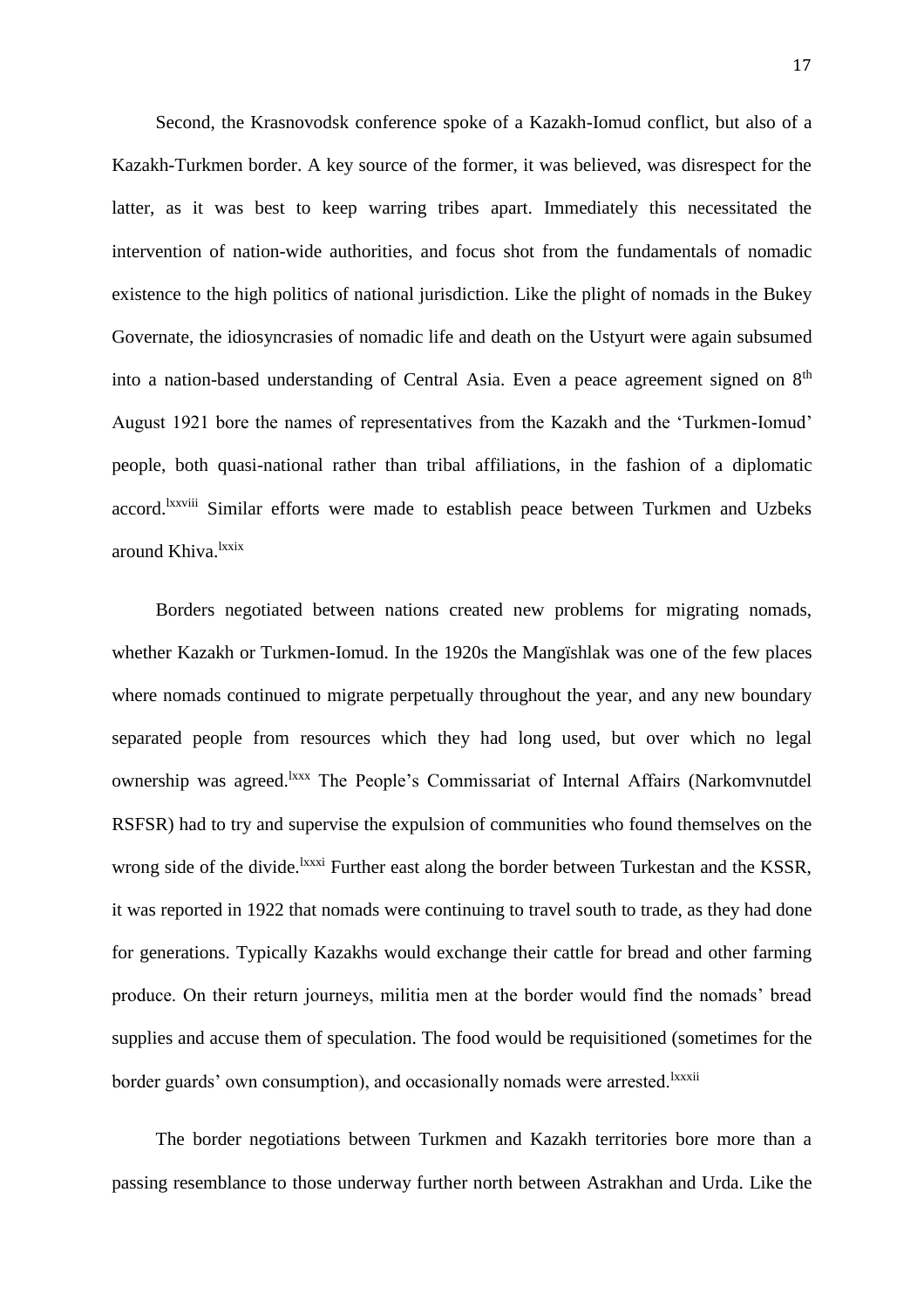Astrakhan Governate Committee, the Krasnovodsk Uezd-City Executive Committee was then part of a Soviet polity which did not engender one specific national identity. The Turkestan Autonomous Soviet Socialist Republic was similar to the RSFSR in that it was conceived without a dominant titular nationality. Yet negotiators on both sides defended the rights of disparate nomadic tribes using the language of national territorial integrity. If this was done to protect those leading a nomadic lifestyle, the resolution of disagreements and the imposition of borders did not ease the difficulties experienced by nomads and at times exacerbated them. As in the Bukey Governate, nomads on the periphery of Kazakh territory were at the epicentre of a power struggle over resources and control, but this would earn them no favours from Kazakh authorities with limited understanding of tribal conflicts and limited apparent empathy for nomadic communities.<sup>lxxxiii</sup> Indeed, the national paradigm was even less suitable for understanding the processes at work in the Adai tribal lands than it was for understanding the colonization of land near Lake Baskunchak. Russian and Kazakh identities were at least made clearer through the juxtaposition of their agricultural practices. Around the Garabogazköl authorities were still dividing tribes up into Turkmen and Kazakh even as they were drawing a line between peoples who disagreed about much but were equally inconvenienced by territorial boundaries.

A second Kazakh-Iomud conference took place in Krasnovodsk on 25<sup>th</sup> July 1922, but it was hardly constructive. Documentation from the event relates that Turkmen representatives complained about the small number of Kazakhs in attendance. They speculated that perhaps the Kazakhs simply had no desire to establish peaceful relations. There were no Kazakh delegates from any Adai institution present on the day, and it was declared that those Kazakhs who had made the journey were from families already migrating within Krasnovodsk territory. They were unable to negotiate alone without the authority of the Adai Uezd, the government of which had previously given its full support for the meeting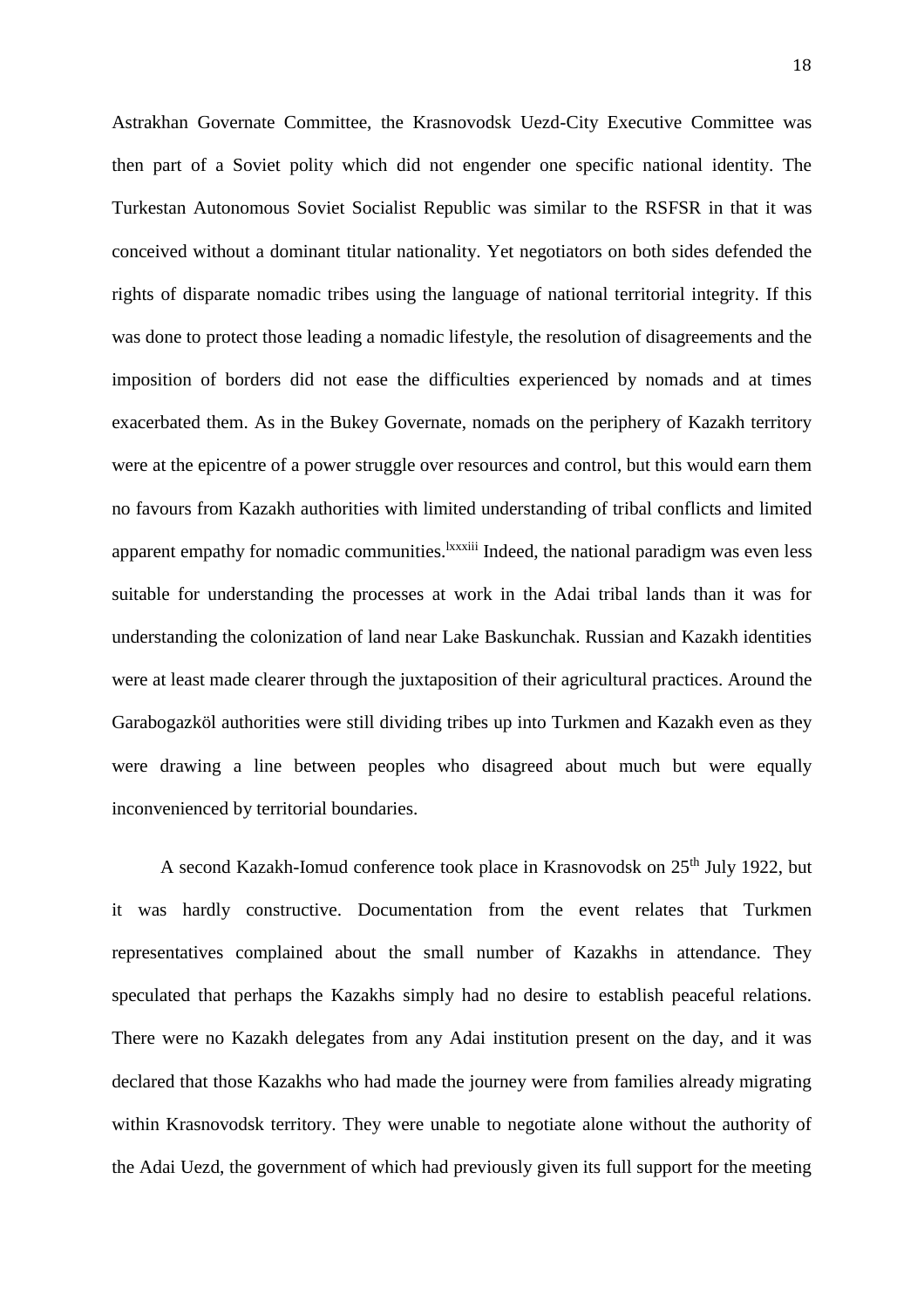of the conference. It was further declared that nothing more could be achieved that day without members of the Adai Uezd itself, and again that higher republic-wide authorities should involve themselves in the dispute.<sup>lxxxiv</sup>

Higher organs of power were indeed in contention over territory at this time, again reinforcing the perception that this was a matter of republic-wide and therefore national importance. The extension of the Adai Uezd southwards to include the Garabogazköl was strongly resisted by the Central Executive Committee of the Turkestan Republic. One committee member, an N. Iomudskii, claimed to have taken part in an expedition to the coastline and to have been well informed on local circumstances there. He suggested that the prevalence of wells and pastures around the Garabogazköl would force Turkmen into Kazakh land and that this would exacerbate tensions. Though he supported the principle of a border, his stated aim was a border which reflected the social realities of the area.<sup>lxxxv</sup>

Iomudskii, as a member of the Turkestan Central Executive Committee, is likely to have espoused a particular conception of those social realities. Whereas Adai committees chose to emphasise the number of armed Iomuds on Kazakh land, reports originating from Krasnovodsk and its higher authorities tended to present the Kazakhs as perpetrators of violence.<sup>1xxxvi</sup> Already the vested interests of different national committees were pitting them against each other, meaning that border disputes were associated with national prestige and status rather than local questions of agricultural practice. Regardless, Iomudskii did not get his way. Documentation from the Central Asian Bureau in 1924 describes the formalized national borders of Soviet Central Asia, including the new Turkmen Republic which emerged out of western Turkestan. Certainly, the Bureau and others recognized the ethnic heterogeneity of the borderlands between the Kazakh Republic and its neighbours, remarking for example that many Kazakhs in or around the new Uzbek SSR were arable farmers, making them very difficult to distinguish from Uzbeks.<sup>lxxxvii</sup> The Krasnovodsk area is noted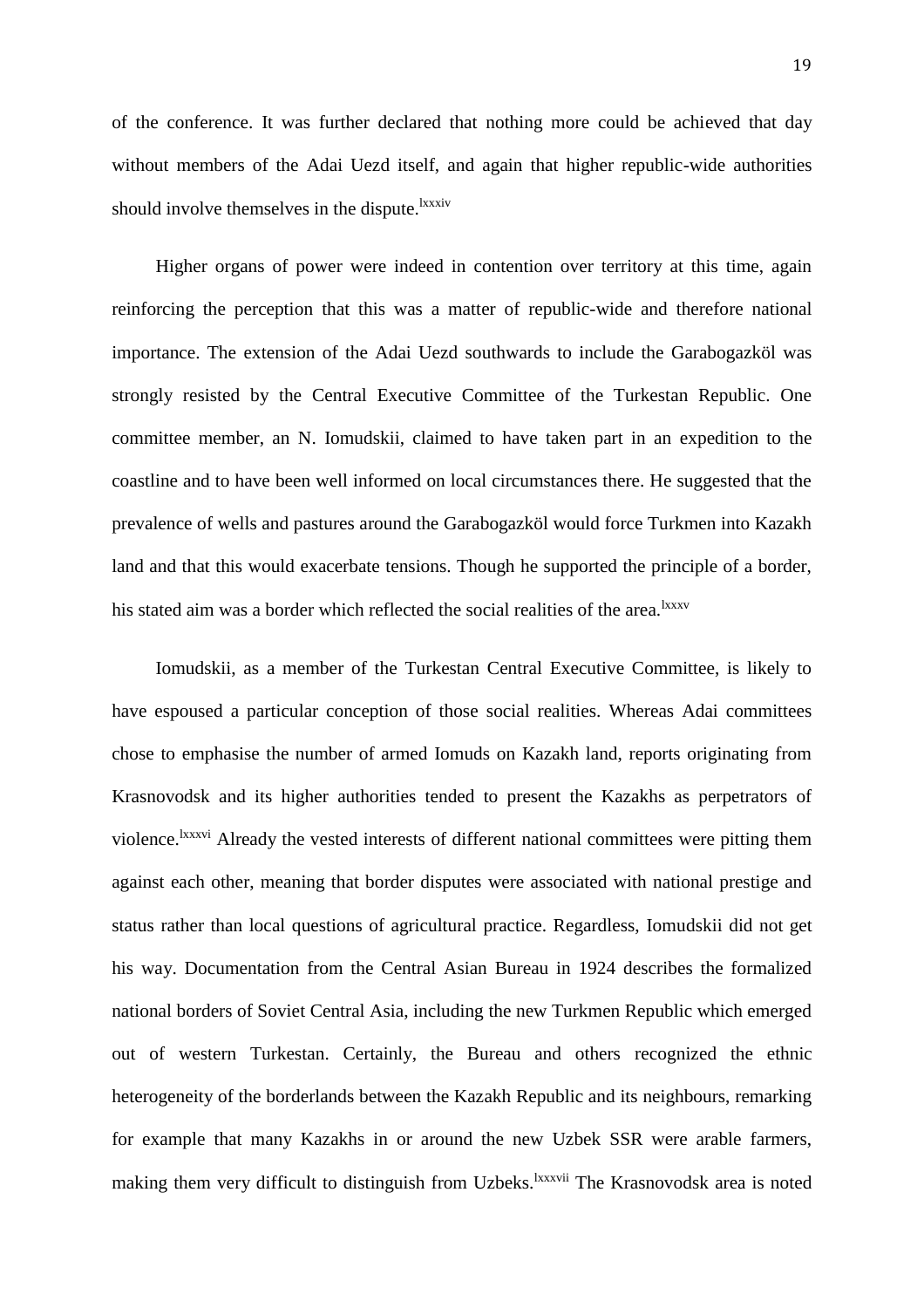for the predominance of only two major livelihoods: sedentary fishing and nomadic animal husbandry.<sup>1xxxviii</sup> But no extension of Turkmen jurisdiction into the Adai Uezd is recorded at this time.<sup>lxxxix</sup>

It is difficult to say whether a border better placed, or a border less stringently observed, could have encouraged greater prosperity in the area, but the economy of the Adai Uezd remained one of the weakest in the Kazakh Republic for the rest of the decade. By the 10<sup>th</sup> April 1929 it had been made into an okrug, a new Soviet economic region, and the Kazakh Central Executive Committee (KTsIK) and the Kazakh Soviet of People's Commissars (Sovnarkom KASSR) presented VTsIK with a joint declaration 'on the liquidation of the Adai Okrug of Kazakhstan'.<sup>xc</sup> In the two years since the process of *raionirovanie* turned the Adai Uezd into an okrug, the declaration claimed, the region had consistently underperformed economically.<sup>xci</sup> With only 177,000 registered residents, despite its considerable size, the Adai Okrug contained a disproportionately small amount of the republic's population. Sixty-seven percent of its budget came from subsidies, and its entire budget (1,021,000 rubles for 1928-1929) was the equivalent of only 1.4 percent of the republic's overall budget. The principal economic activity of the okrug was still nomadic animal husbandry. Only 2 percent of the population was described as sedentary; 23 percent were semi-nomadic; 28 percent were nomadic with a migratory radius of up to 300 versts and 47 percent were nomadic with a migratory radius of 1,000 versts or more. These nomadic communities reportedly remained impoverished and highly unstable. The trope of the wandering nomad at the mercy of the elements was as clear in this declaration as it was in Dzhangil'din's 1923 report.<sup>xcii</sup> KTsIK and Sovnarkom KASSR further admitted in 1929 that half of the region was always outside of the state's control, wherever its administrative centre was located, because of the infrastructural inadequacies of the okrug.<sup>xciii</sup>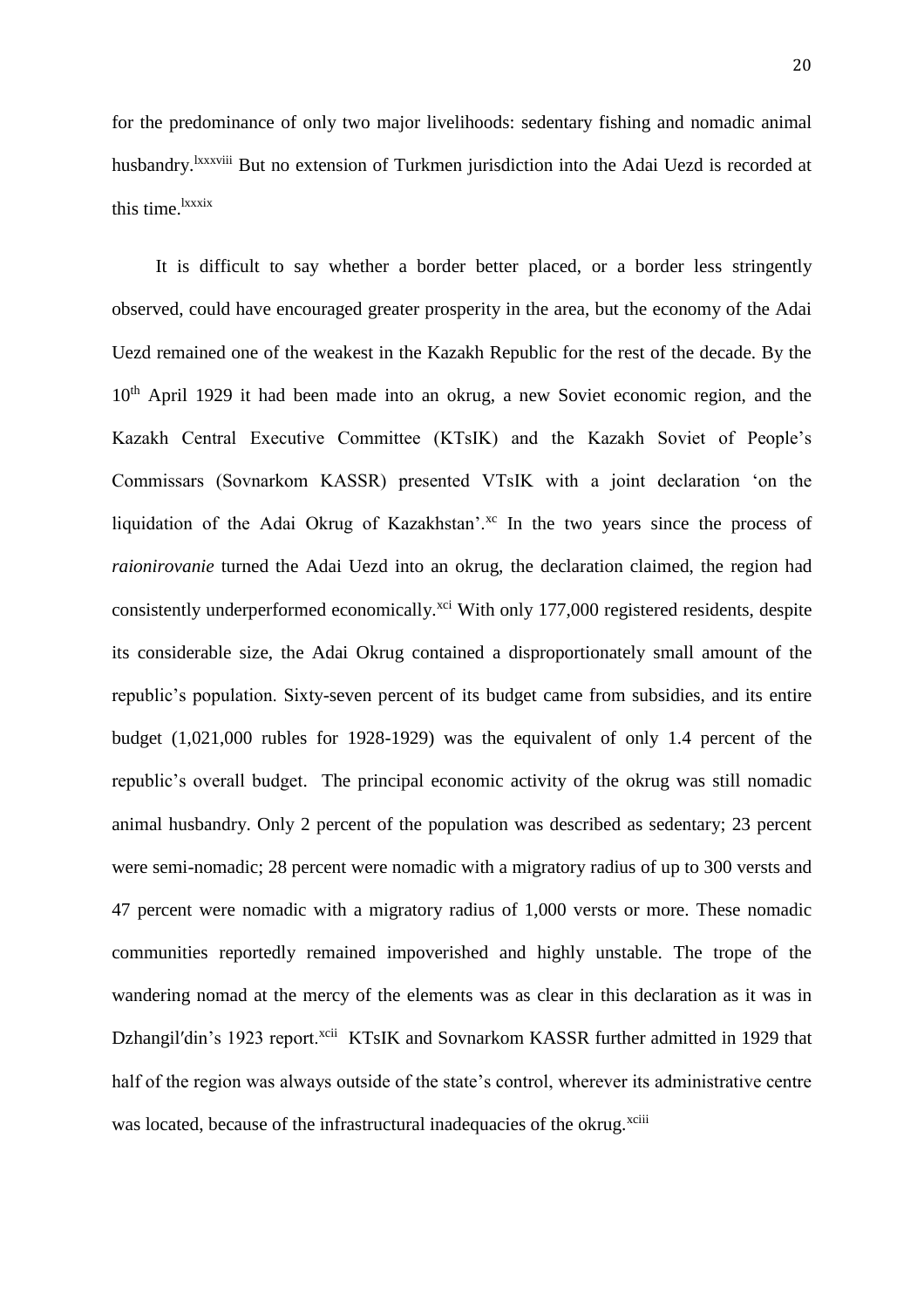Back in 1922 the Kazakh and Turkmen communities of this region had shared a nomadic lifestyle. As even top agents of the Russian Communist Party became aware, a common preference for nomadism did nothing to ameliorate the often fierce rivalry between groups of Central Asians, but it did mean that such conflict differed in some respects from that witnessed in the north-west of the republic.<sup>xciv</sup> The two agricultural traditions competing over the outermost reaches of the Bukey Governate could not co-exist in the same space; a field cannot provide both crops and pasturage. The matter was simpler still because agricultural practice appeared to correlate more neatly with nationality. Disagreements arose over where to draw the line between nomadism and farming, Kazakhs and Cossacks, and in the deliberations on this question we see prevailing attitudes towards nomads emerge. In contrast, Turkmen and Kazakh nomads crossed paths repeatedly around the Garabogazköl Lagoon and on the Mangïshlak Peninsula. This made the establishment of two national jurisdictions considerably more difficult. But the Party's use of national identity as a diagnostic tool to identify social ills had comparable effects in both cases.

Like disputations taking place north of the Caspian, disagreements between Kazakh and Turkmen organs around the Garabogazköl were shaped by the emerging national administrative structures which sought to resolve them. It might first be assumed that these new structures would have benefitted nomadic populations. As with those in Urda, the notion of Kazakh national jurisdiction prompted Adai Uezd authorities to defend the interests of their residents even when they wandered beyond the borders of their republic. Yet the interests of the nation in fact acted as a doppelgänger to the interests of the nomad; they looked alike but were quite different and the prioritisation of national interests was a bad omen for nomadic communities. In the long term, from the later economic underperformance of the Adai region and the continuing expansion of arable farming east of Astrakhan it is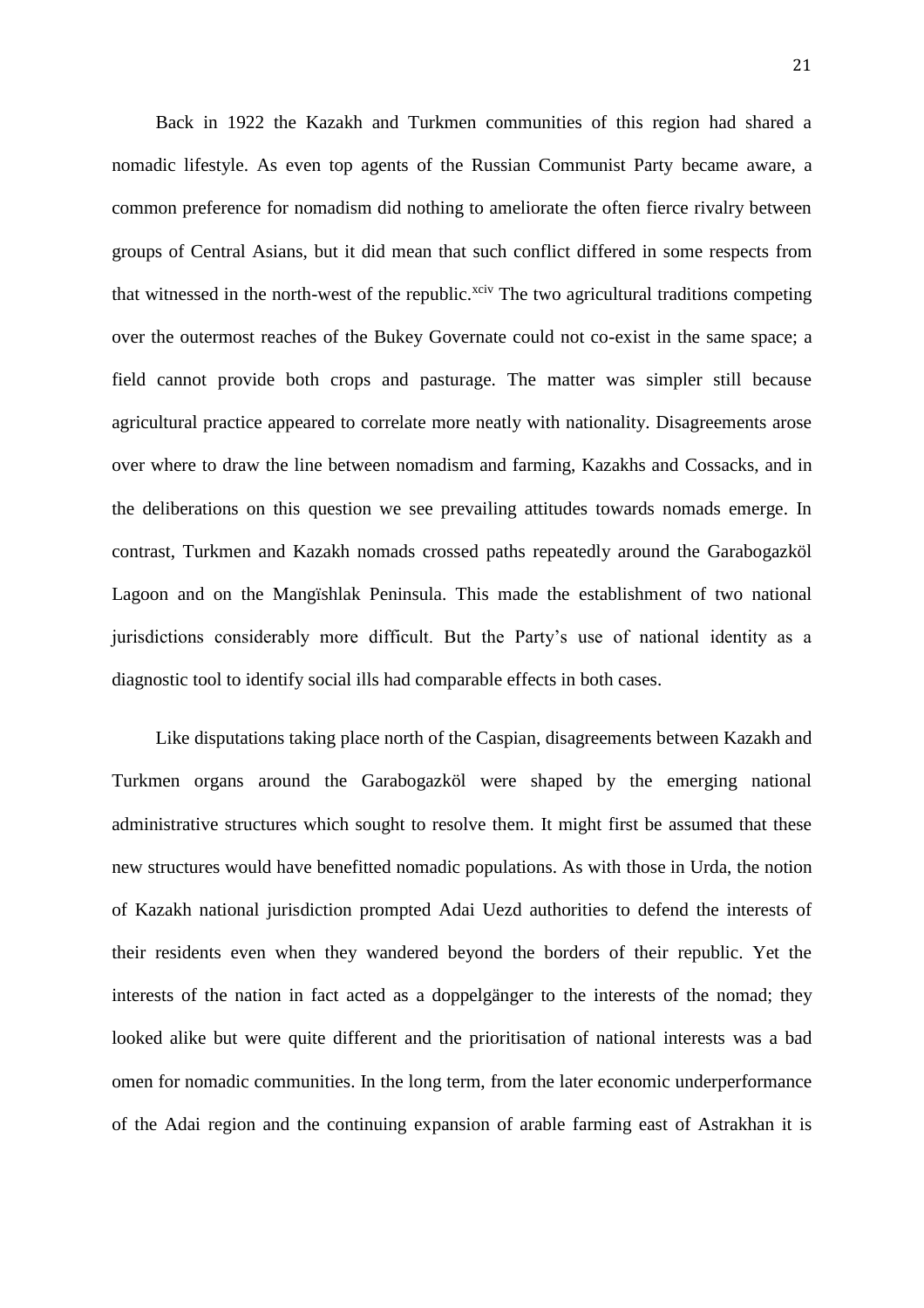clear that the assertion and retention of Kazakh jurisdiction around the Caspian Sea did local nomads no special favours.

## *Wider Implications*

Central Asian nomadism and Soviet border-making literally and theoretically intersected as frequently as might be expected. It is too simplistic to say that nomadism was incompatible with the division of land, but whereas a settled community might have a new dividing line imposed just metres from its outermost suburbs without trouble, a nomadic or transhumant community was likely to find that such a line deprives its people of essential resources. Similarly, it would be misleading to claim that nomads had no traditional understanding of land ownership or land rights, but it is true that their sense of ownership was more flexible and adaptable than the vulgarities of national delimitation might have allowed.xcv

More significantly, Soviet border-making was a feature of the Bolsheviks' predilection for categorising Central Asian peoples by national identity. This was not just novel for some of those they categorised; Adrienne Lynne Edgar says of the region: 'It is hard to imagine a less congenial setting for the late-nineteenth century European doctrine of nationalism.<sup>'xcvi</sup> It distracted Party members from other systems of categorisation which were arguably more indicative of local social realities and were surely more congruent with the world view of their leaders. Though it built its political ideology from a materialist philosophy, it identified citizens by their notional economic function and claimed its legitimacy from its association with a particular class, the Communist Party disregarded the nomadic-sedentary division between peoples around the Caspian Sea - surely as material and economic a cleavage as it is possible to find - and strained to accommodate their national divisions instead.<sup>xcvii</sup>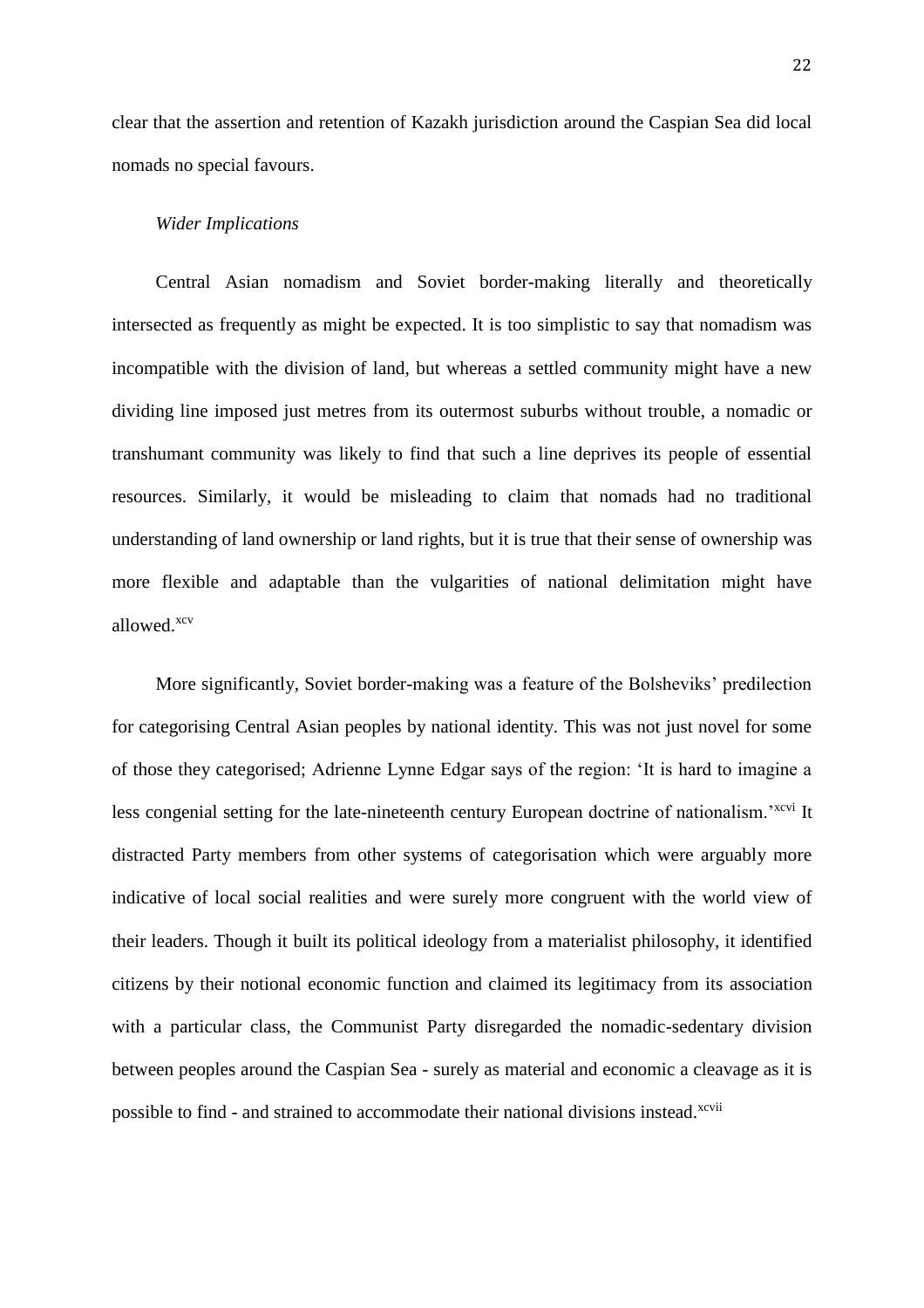The Caspian disputes of the early 1920s open new perspectives on both the National Question and nomadism in Soviet Central Asia. For the National Question, it uncovers a deficiency in the Bolsheviks' initial approach to nationalities. This is measured not by the extent of its success in constructing or accurately representing nations. Instead, it is visible in the way the National Question frustrated the governance of nomadism, a social phenomenon which did not sit easily within new national boundaries, geographical or theoretical. A notionally emancipatory doctrine for formerly colonised non-European peoples actually expedited the ongoing decline of a Central Asian agricultural practice. This is easily overlooked in historical studies of the National Question precisely because nomadism was overlooked during the creation of national boundaries. On the matter of nomadism itself, the significance of the National Question's influence should not be underestimated. It contributed to the maladministration of nomads which may eventually have led frustrated Party members to take drastic measures. We also begin to understand, on the other hand, what dictated relations between state and nomad *before* Collectivisation and Sedentarisation turned that relationship into a process of mass violence.

A little later on in the decade, on 26<sup>th</sup> October 1924, the All-Union Central Executive Committee (VTsIK) would meet to discuss the next national territorial division of Central Asia. One attendee, Yannis Ruduztak, was an authority on the region among his colleagues in Moscow. Speaking of the various subgroups of Kazakh who populated the borderlands between modern day Uzbekistan and Kazakhstan, he would complain that these groups' cultural differences caused conflict in spite of the fact that they were all nomadic cattle herders, and therefore led very similar lives. The cultural distinctions between these Central Asians were politicising simple budgetary deliberations over whether or not to subsidise settled communities, he added.<sup>xcviii</sup>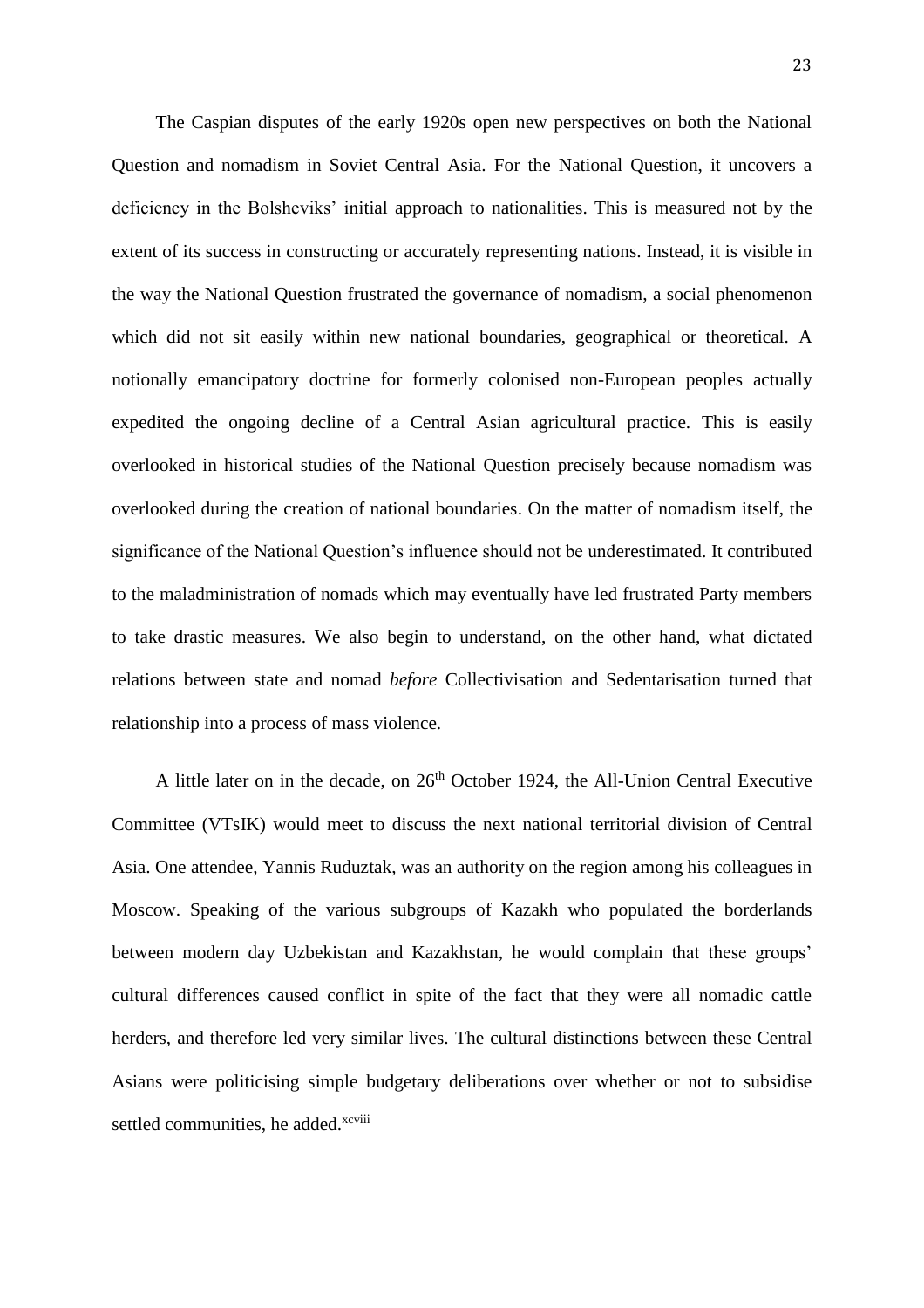Ruduztak may have had a point, but it is ironic that he should make it at a meeting convened to discuss the ongoing national delimitation of Central Asia. He held nomads themselves to blame for the political conflict which distracted administrators from the more fundamental economic questions of who was nomadic, who was sedentary, and who was in need of assistance. But the new Soviet state had been guilty of this misdirection, as Ruduztak would have it, from its very inception.

 $\overline{\phantom{a}}$ 

iii Terry Martin, *The Affirmative Action Empire: Nations and Nationalism in the Soviet Union, 1923-1939* (Ithaca, 2001); Francine Hirsch, *Empire of Nations: Ethnographic Knowledge and the Making of the Soviet Union* (Ithaca, 2005); Yuri Slezkine, 'The USSR as a Communal Apartment, or How a Socialist State Promoted Ethnic Particularism,' *Slavic Review* 53 (Summer 1994): 414-452; Jeremy Smith, *Red Nations: The Nationalities Experience in and after the USSR* (Cambridge, 2013).

<sup>v</sup> Scholars diverge, for example, on the theoretical position taken by Vladimir Lenin and Joseph Stalin on the existence of nations and the extent of the two men's disagreement. See: Martin, *The Affirmative Action Empire*, 14; Jeremy Smith, *The Bolsheviks and the National Question, 1917-23* (London, 1999), 15-19.

<sup>&</sup>lt;sup>i</sup> As the key variable here is habitual migration, and in the interests of intelligibility, 'nomad' and 'nomadic' will be used throughout this article to describe a broad range of agricultural practices all involving one or more annual migrations.

ii Adrienne Lynn Edgar, *Tribal Nation: The Making of Soviet Turkmenistan* (Princeton, 2006), 60.

iv Terry Martin, *The Affirmative Action Empire*, 71; Sergey Abashin et al., "Soviet Rule and the Delineation of Borders in the Ferghana Valley, 1917-1930," in *Ferghana Valley: The Heart of Central Asia*, ed. S. Frederick Starr (London, 2011): 94-118.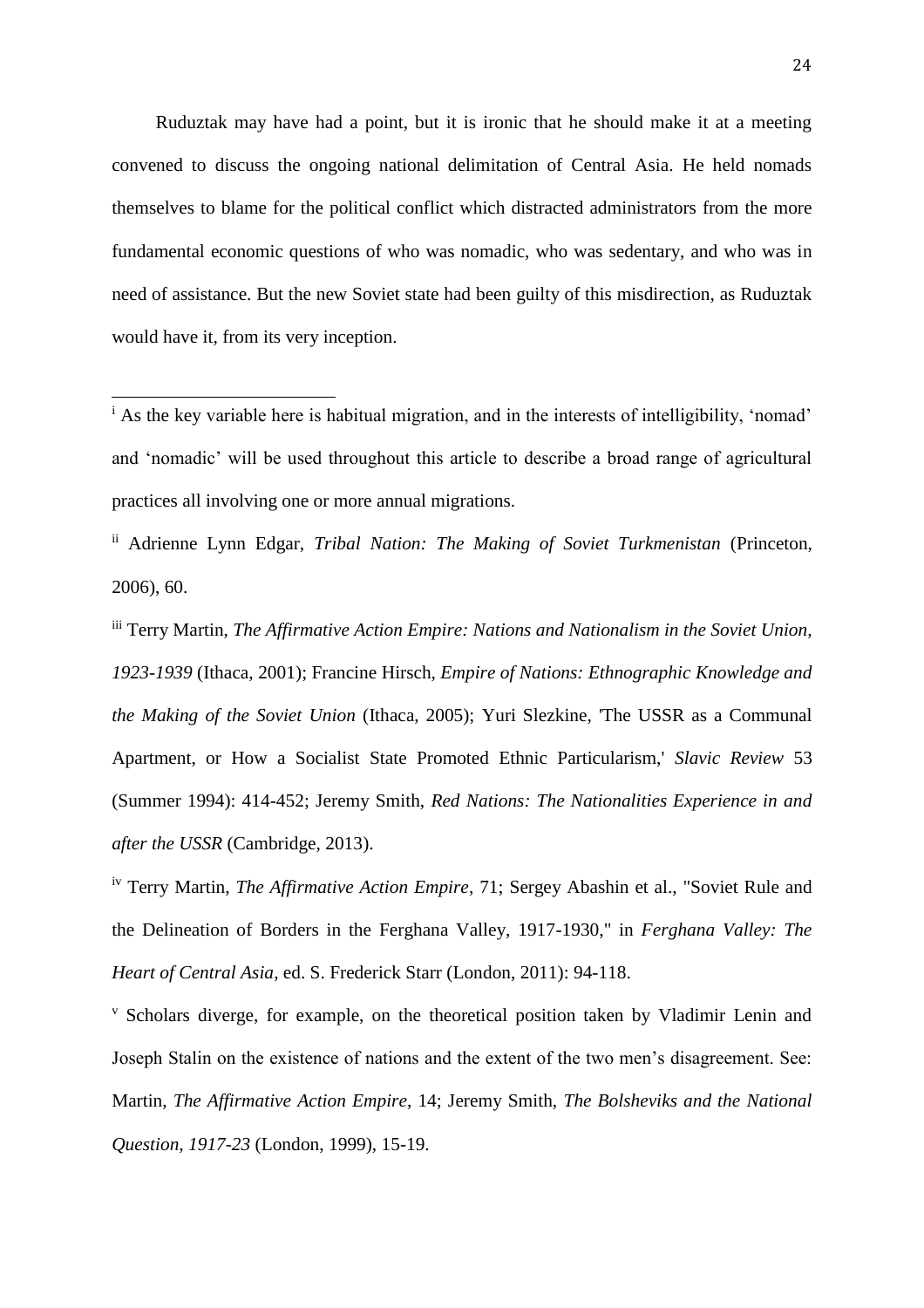$\overline{a}$ <sup>vi</sup> The Kazakh Republic's first formal title was the Kirghiz Soviet Socialist Republic (KSSR), changed when the borders of the territory were redrawn in 1925 to the Kazakh Autonomous Soviet Socialist Republic (KASSR). Kazakhs and their republic were referred to as *Kirghiz* until 1925 by state and Party operatives, but in the interests of intelligibility *Kirghiz* has been translated into 'Kazakh' throughout this article. The 'autonomous' qualification would again be dropped from the name of the republic in 1936. Didar Kassymova, Zhanat Kundakbaeva, and Ustina Markus, eds., *Historical Dictionary of Kazakhstan* (Lanham, 2012), 145, 158-159. vii Rossiisskii Gosudarstvennyi Arkhiv Sotsial´no-Politicheskoi Istorii (RGASPI) f. 17, op. 25, d. 339, l. 92. Matthew J. Payne, "Seeing Like a Soviet State: Settlement of Nomadic Kazakhs, 1928-1934," in *Writing the Stalin Era: Sheila Fitzpatrick and Soviet Historiography*, ed. Golfo Alexopoulos, Julie Hessler, and Kiril Tomoff (Basingstoke, 2011): 65-66; M. K. Kozybaev, Zh. B. Abylkhozhin, and K. S. Aldazhumanov, *Kollektivizatsiia v Kazakhstane: tragediia krest'ianstva* (Alma-Ata, 1992), 16; Sarah Cameron, "The Hungry Steppe: Soviet Kazakhstan and the Kazakh Famine, 1921-1934", (Ph.D. thesis, Yale University, 2011).

viii Niccolò Pianciola and Susan Finnel, "Famine in the Steppe. The Collectivization of Agriculture and the Kazak Herdsmen, 1928-1934," *Cahiers du Monde Russe* 45 (2004): 137; Kozybaev, Abylkhozhin, and Aldazhumanov, *Kollektivizatsiia v Kazakhstane,* 27. Martha Brill Olcott, "The Collectivization Drive in Kazakhstan," *Russian Review* 40 (1981): 122. See also: Robert Conquest, *The Harvest of Sorrow Soviet Collectivization and the Terror Famine* (London, 1986), 189-198; Robert Kindler, *Stalins Nomaden: Herrschaft und Hunger in Kasachstan* (Hamburg, 2014).

ix Talas Omarbekov, *Golodomor v Kazakhstane: prichiny, masshtaby i itogi (1930-1931 g.g.)* (Almaty, 2009).

<sup>x</sup> Payne, "Seeing Like a Soviet State," 61.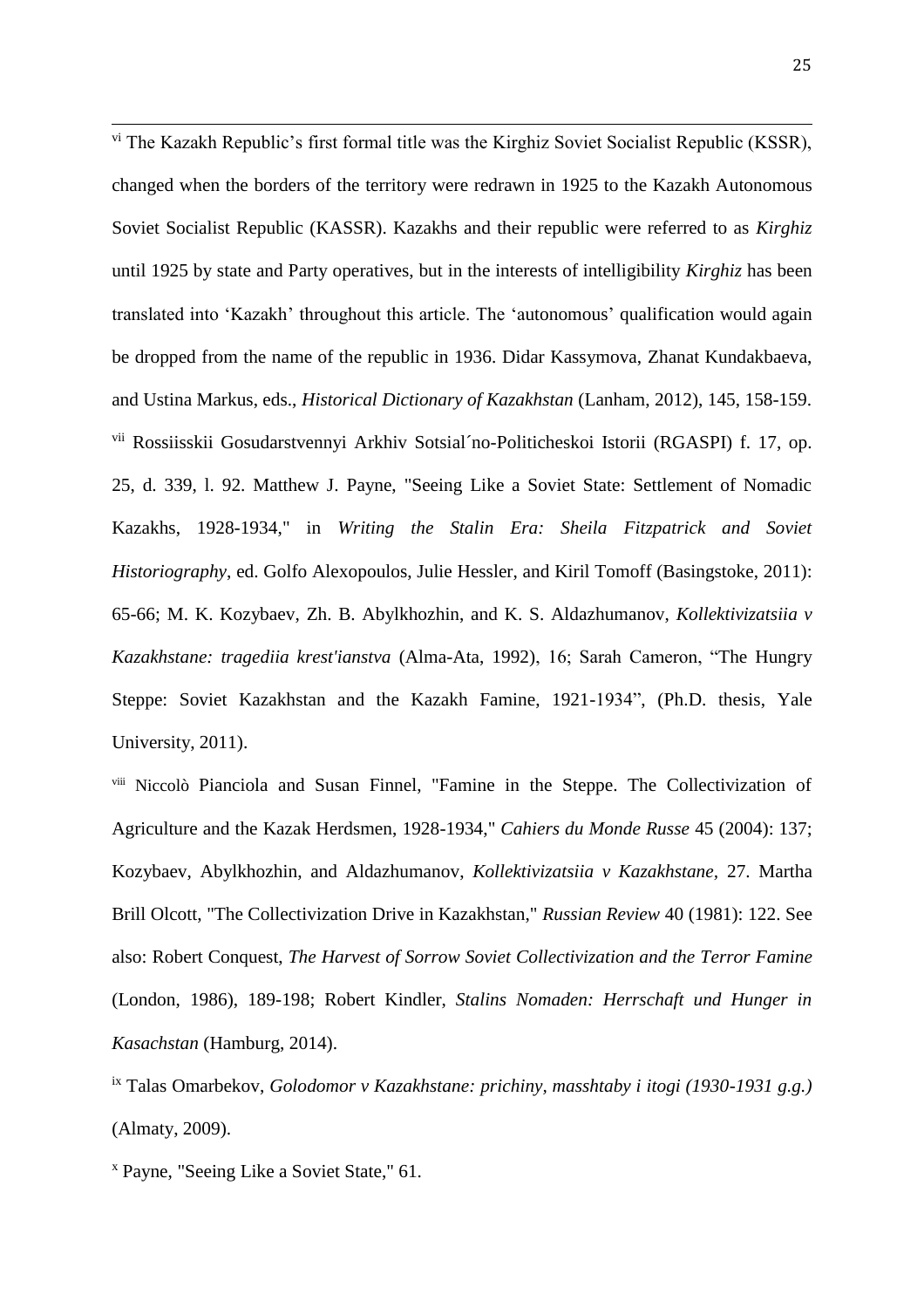xi An application of similar themes can be found here: Paula A. Michaels, *Curative Powers: Medicine and Empire in Stalin's Central Asia* (Pittsburgh, 2003) 7-8.

xii Hirsch, *Empire of Nations*, 165.

 $\overline{a}$ 

xiii Ibid., 165. It is worth adding that, while emphasising the top-down nature of the delimitation, Svat Soucek does credit the Bolsheviks with 'fairly competent work.' See: Svat Soucek, *A History of Inner Asia* (Cambridge, 2000), 225.

xiv Smith, *The Bolsheviks and the National Question,* 78.

xv Martin, *The Affirmative Action Empire,* 55-56.

<sup>xvi</sup> In Hirsch's rendering, the ethnographic and anthropological work required to delimit the former Russian Empire into nations necessitated the construction of a 'revolutionary alliance' between the Bolsheviks and a wide range of imperial scholars. Hirsch, *Empire of Nations,* 21. xvii Gosudarstvennyi Arkhiv Rossiisskoi Federatsii (GARF) f. 1318, op. 11, d. 32, l. 84. A governate (*guberniia*) was one of the largest administrative sub-divisions of the late Russian Empire, also used by the Soviet state until the mid-1920s.

xviii GARF f. 1318, op. 11, d. 32, l. 84. Original documentation from the dispute uses the rounded figures of 10,000 and 50,000 desiatinas to describe the scale of the Baskunchak tract and the *Ocherednoe Kochev´e* respectively. The more specific sizes given above can be found here: GARF f. 3260, op. 1, d. 30, l. 1.

xix References in the secondary literature to the *ocherednoe kochev'e* are sparse. Clear information on its geographical location can be found in this report from the Astrakhan Governate's Agricultural Department (Gubzemotdel), dated  $20<sup>th</sup>$  October 1921: GARF f. 3260, op. 1, d. 31, ll. 6-6 ob.. As can be seen from this report, there was some small confusion over the ethnic composition of the nomads in the camp. The Astrakhan Governate Congress of Soviets referred to Kalmyk as well as Kazakh land in relation to the disagreement in 1922: GARF f. 3260, op. 1, d. 30, l. 1. Since the Soviet authorities ultimately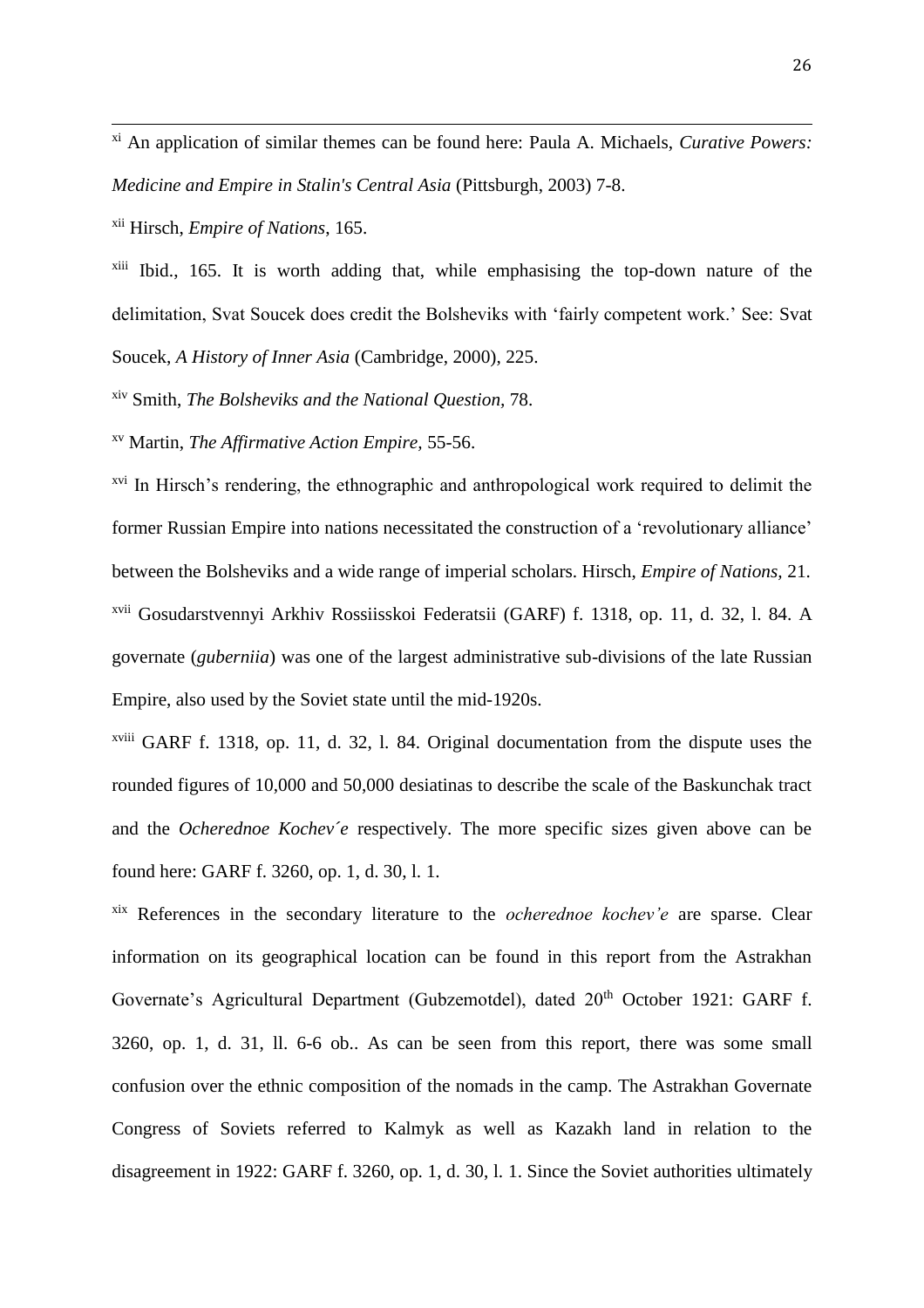treated the camp as *Kirghiz* (Kazakh) this article treats the *ocherednoe kochev´e* case as representative of the treatment of Kazakh nomads generally.

xx Didar Kassymova, Zhanat Kundakbaeva, and Ustina Markus, eds., *Historical Dictionary of Kazakhstan*, 54-55.

xxi Michael Khodarkovsky, *Russia's Steppe Frontier: The Making of a Colonial Empire, 1500-1800* (Bloomington, 2002), 182.

xxii A *Juz* was a confederation of Kazakh tribes.

 $\overline{a}$ 

xxiii Khodarkovsky, *Russia's Steppe Frontier,* 200; Olcott, *The Kazakhs*, (Stanford, 1987), 63. xxiv Olcott, *The Kazakhs*, 64.

xxv In Svat Soucek's summary of these events, the 'elimination' of Bukey's polity in 1845 was an act of deliberate suppression by St Petersburg: Soucek, *A History of Inner Asia*, 197.

xxvi Allen J. Frank, 'Islam and Ethnic Relations in the Kazakh Inner Horde: Muslim Cossacks, Tatar Merchants, and Kazakh Nomads in Turkic Manuscripts, 1870-1910,' in *Muslim Culture in Russia and Central Asia from the 18th to the Early 20th Centuries*, ed. Anke von Kügelen, Michael Kemper, and Allen J Frank (Berlin, 1998): 218; Olcott, *The Kazakhs,* 61-62. The particular transliteration of Kazakh names also comes from Olcott.

xxvii Allen J. Frank, *Muslim Religious Institutions in Imperial Russia: The Islamic World of Novouzensk and the Kazakh Inner Horde, 1880-1910* (Boston, 2001), 91.

xxviii Alexander Morrison, 'Russia, Khoqand, and the Search for a "Natural" Frontier, 1893- 1865,' *Ab Imperio* 2 (2014): 1-27; Svetlana Gorshenina, 'A Theory of "Natural Boundaries" and the Conquest of Kuldja (1870–1871): A Self-portrait of Russian Military and Diplomatic Elites in St. Petersburg and Turkestan,' *Ab Imperio* 2 (2014): 102-165.

<sup>xxix</sup> As is evident from correspondence of the time, including this communiqué sent from the Kazakh central government in 1921, letters addressed to the Bukey Governate's Executive Committee (Bukgubispolkom) were sent to Urda: GARF f. 1318, op. 11, d. 32, l. 86.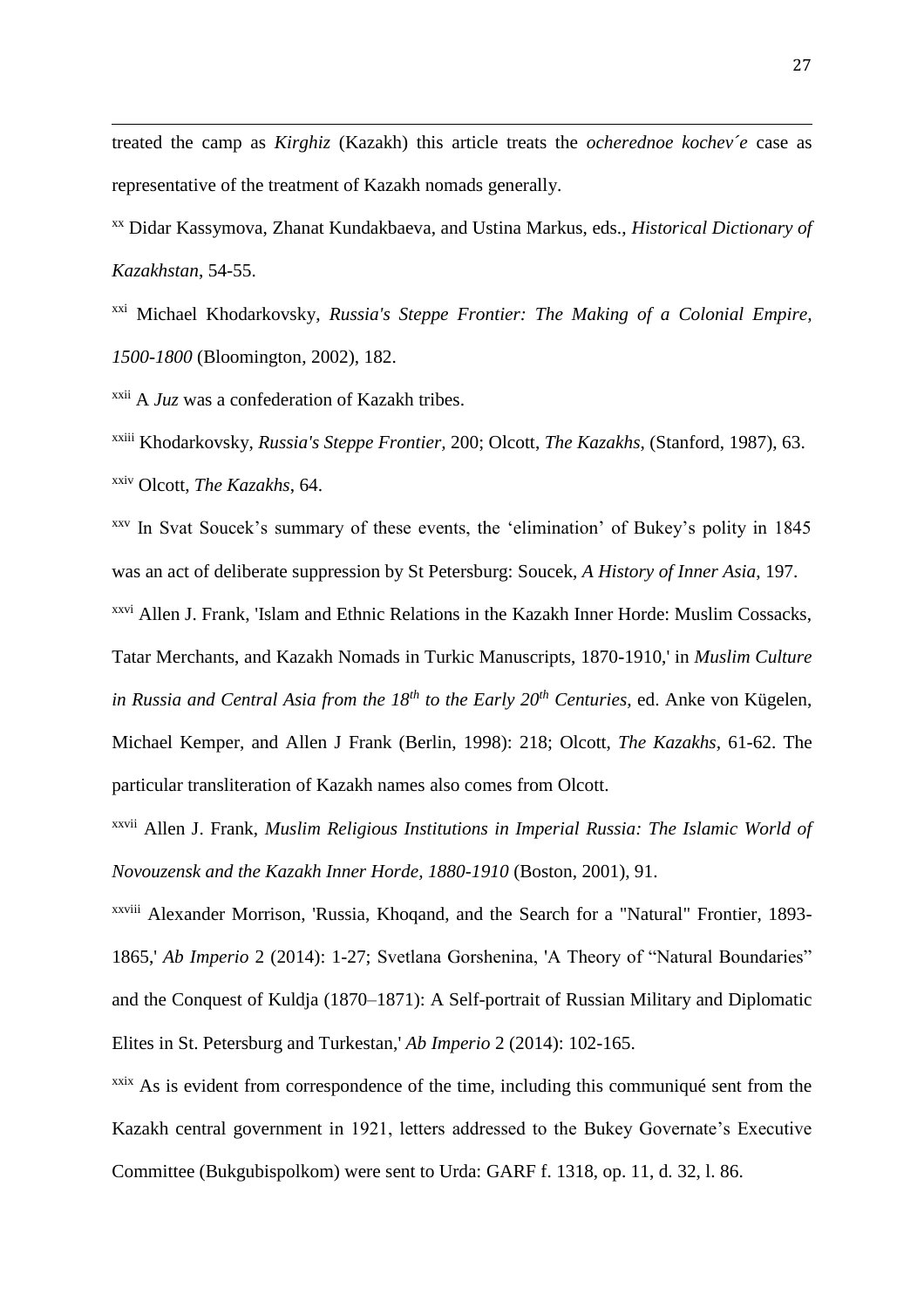xxx Unlike Kazakhs and many other nations in the USSR, Russians were officially denied their own titular republic with its attendant Russian institutional framework. This is connected again with the National Question and fears of 'Great Russian chauvinism'. See: Smith, *The Bolsheviks and the National Question,* 15-16; Terry Martin, 'An Affirmative Action Empire: The Soviet Union as the Highest Form of Imperialism,' in *A State of Nations: Empire and Nation-Making in the Age of Lenin and Stalin*, ed. Ronald Grigor Suny and Terry Martin (Oxford, 2001): 80. Note that from 1926 Russian national soviets were permitted. This created more opportunities for the formal recognition of Russian identity. See: Martin, *The Affirmative Action Empire,* 39.

xxxi GARF f. 3260, op. 1, d. 25, l. 115.

 $\overline{a}$ 

xxxii GARF f. 3260, op. 1, d. 25, ll. 110-110 ob..

xxxiii GARF f. 3260, op. 1, d. 25, ll. 120, 115, 121.

xxxiv GARF f. 3260, op. 1, d. 25, l. 110.

xxxv GARF f. 1318, op. 11, d. 32, l. 84. Evidence of a dialogue between the Administrative Committee VTsIK and Narkomzem RSFSR on this issue can be found here: GARF f. 3260, op. 1, d. 31, l. 3.

xxxvi GARF f. 3260, op. 1, d. 30, l. 2. This document, dated 19th October 1921, informed members of Narkomzem RSFSR of the decision made by the presidium fifteen days previously.

<sup>xxxvii</sup> The relevant protocol from the meeting can be found here: GARF f. 1318, op. 11, d. 32, ll. 85-85 ob.. Decisions of this nature, which favoured Kazakhs when land or water rights were reformed, were fairly common in the early 1920s. It is a tendency in early policy which Matthew Payne describes as 'philo-Kazakh': Payne, "Seeing Like a Soviet State," 61. xxxviii Smith, *The Bolsheviks and the National Question,* 88.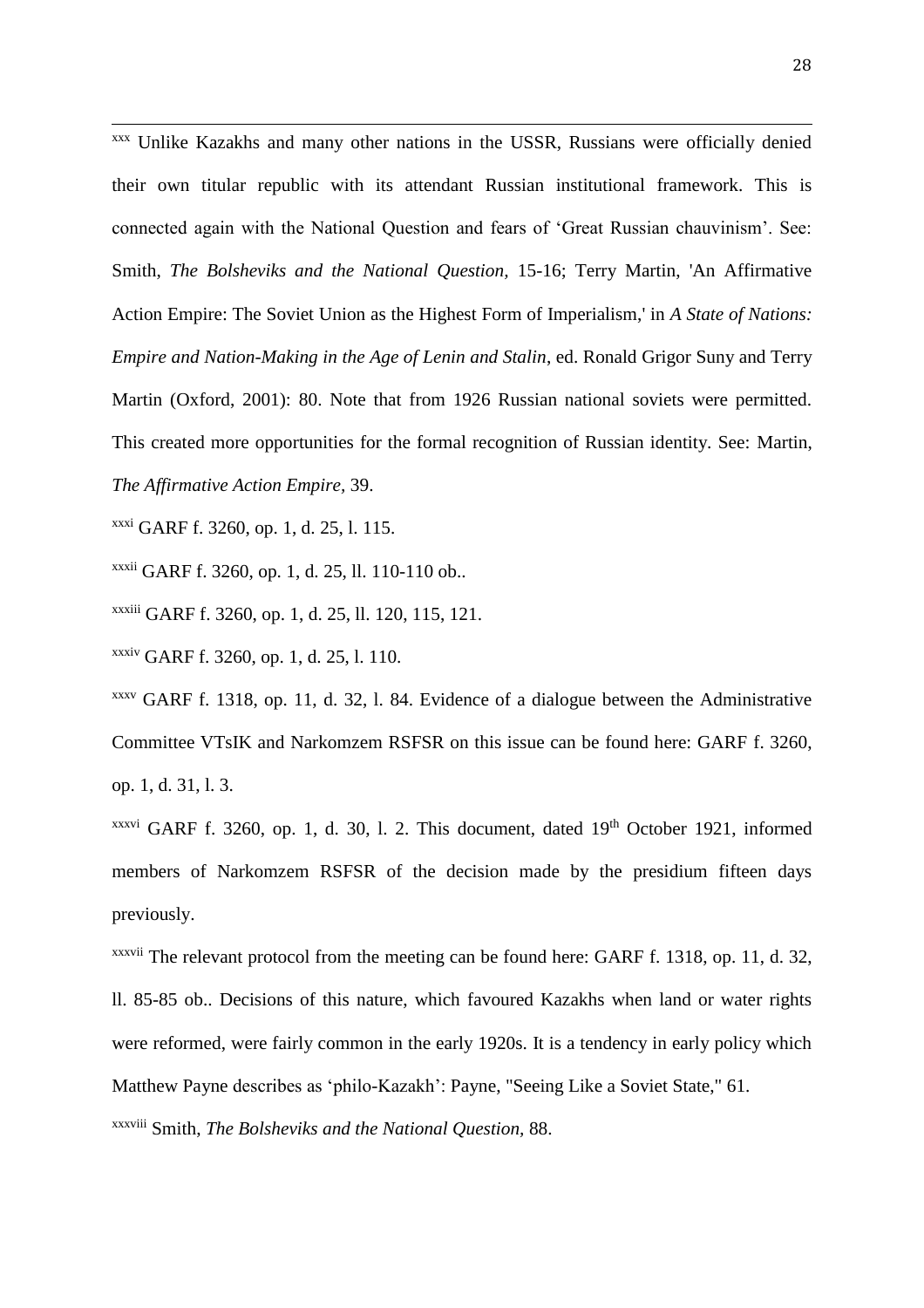xxxix GARF f. 3260, op. 1, d. 31, l. 1. The Kazakh People's Commissariat of Agriculture was also informed around this time: GARF f. 3260, op. 1, d. 31, l. 2.

<sup>xl</sup> The first communiqué from the Astrakhan Gubkom can be found here: GARF f. 3260, op. 1, d. 31, ll. 5-5 ob.. Its report was received the next day, on  $20<sup>th</sup>$  October 1921: GARF f. 3260, op. 1, d. 31, ll. 6-6 ob..

<sup>xli</sup> According to the report, the Regular Nomadic Encampment was originally leased to the Kazakh population of the Bukey *Juz*, but was subsequently given to them freely: GARF f. 3260, op. 1, d. 31, l. 6

xlii GARF f. 3260, op. 1, d. 31, l. 6 ob.. The Astrakhan Gubkom also argued in its letter to Moscow that the Russian population's stocks of cattle and crops exceeded those of the Kazakhs in the Regular Nomadic Encampment: GARF f. 3260, op. 1, d. 31, l. 5. For an account of this process in late-Soviet scholarship, see: S. B. Baishev, *Ocherki ekonomicheskoi istorii Kazakhskoi SSR (1860-1970 gg.)* (Alma-Ata, 1974), 89.

xliii GARF f. 3260, op. 1, d. 31, l. 6.

 $\overline{a}$ 

 $x$ liv GARF f. 3260, op. 1, d. 31, ll. 5-5 ob.. It should be noted that the Russians encroaching upon Kazakh land would not necessarily have come from Astrakhan or its surrounding area. Pre-revolutionary Russian immigrants came from all across the Russian Empire. George J. Demko, *The Russian Colonization of Kazakhstan, 1896-1916* (Bloomington, 1969), 65.

 $x^{\text{kv}}$  GARF f. 3260, op. 1, d. 25, l. 144.

xlvi GARF f. 3260, op. 1, d. 25, ll. 143, 144-146.

xlvii The claims of the data collected in 1920 look similarly untrustworthy next to George J. Demko's series of maps documenting demographic change in pre-revolutionary Kazakhstan. According to his study from 1969, Kazakhs were barely an absolute majority in north western Kazakhstan the year before the revolution: Demko, *The Russian Colonization of Kazakhstan,* 133-136.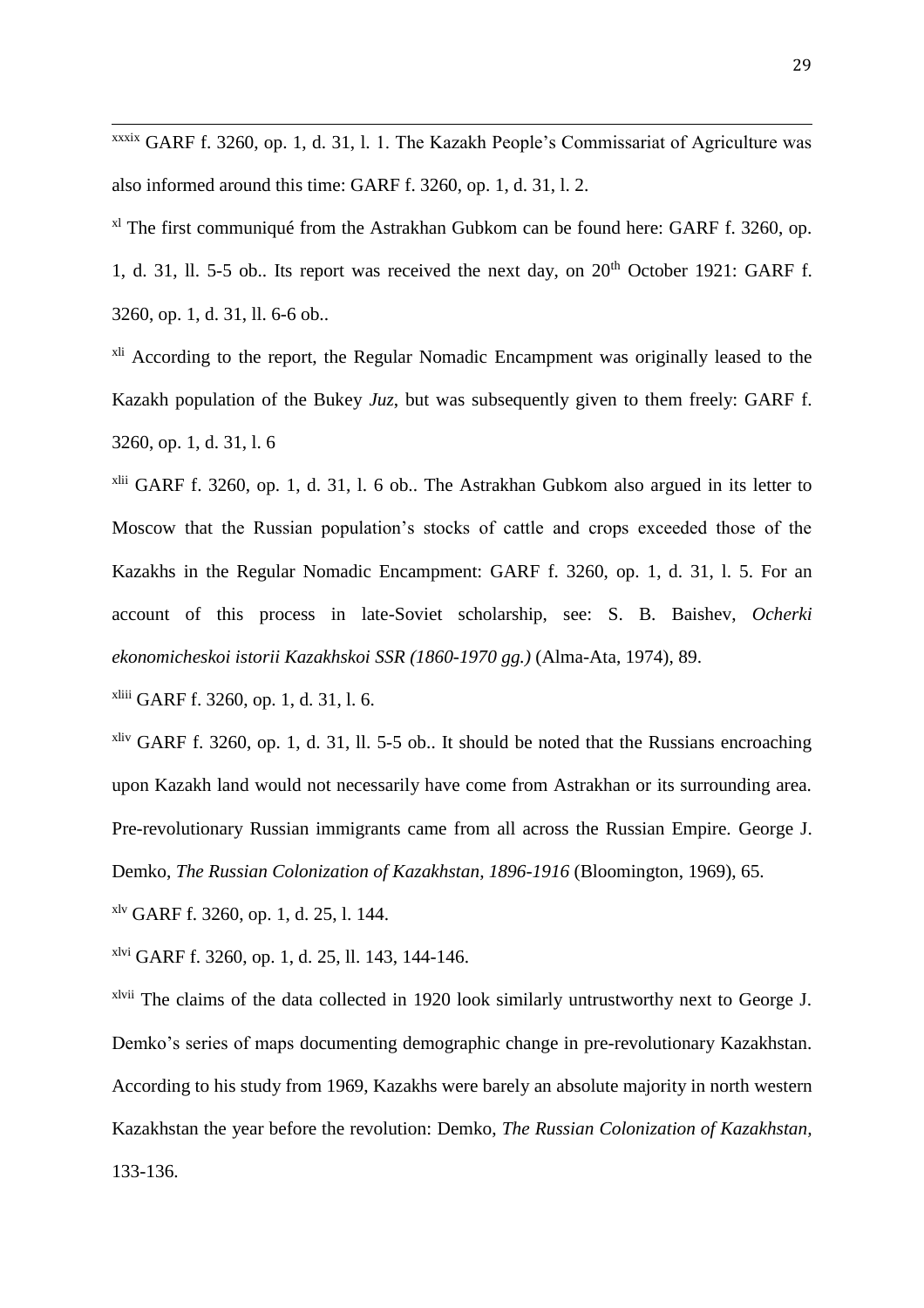$x^{\text{lviii}}$  To be precise, a communique was dispatched on  $13^{\text{th}}$  October 1921, less than a less before Astrakhan's response to the ruling: GARF f. 1318, op. 11, d. 32, l. 86.

xlix GARF f. 3260, op. 1, d. 30, ll. 19, 21.

<sup>1</sup> GARF f. 3260, op. 1, d. 30, l. 1.

 $\overline{a}$ 

li See, for example: Arkhiv Prezidenta Respublika Kazakhstan (APRK) f. 139, op. 1, d. 2, l. 79.

- lii GARF f. 3260, op. 1, d. 30, l. 19.
- liii GARF f. 3260, op. 1, d. 30, l. 15.
- liv L. C. Gatagova, L. P. Kosheleva, and L. A. Pogovaia, *TSK RKP(b)-VKP(b) i natsional'nyi*

*vopros. Kniga 1, 1918-1933 gg.*, *Dokumenty Sovetskoi Istorii* (Moscow, 2005), 406.

- lv GARF f. 1318, op. 11, d. 32, l. 86.
- lvi Yuri Slezkine, "The USSR as a Communal Apartment," 416-419.
- lvii GARF f. 1235, op. 96, d. 751, l. 89. An Uezd was a small administrative division predating 1917.
- lviii GARF f. 1235, op. 96, d. 751, l. 89.
- lix GARF f. 1235, op. 96, d. 751, l. 20.

lx Kassymova, Kundakbaeva, and Markus, eds., *Historical Dictionary,* p. 18.

lxi K. S. Aldazhumanov et al., eds., *Istoriia Kazakhstana: s drevneishikh vremen do nashikh dnei*, vol. 4 (Almaty, 2010), 196.

- lxii 'District' here is a translation of the Russian *volost'*.
- lxiii Smith, *The Bolsheviks and the National Question,* 84.
- lxiv Alexandre Bennigsen and S. Enders Wimbush, *Muslims of the Soviet Empire; A Guide*, First ed. (London, 1985), 101; Shirin Akiner, *Islamic Peoples of the Soviet Union* (London, 1986), 313-327.

lxv Edgar, *Tribal Nation,* 8.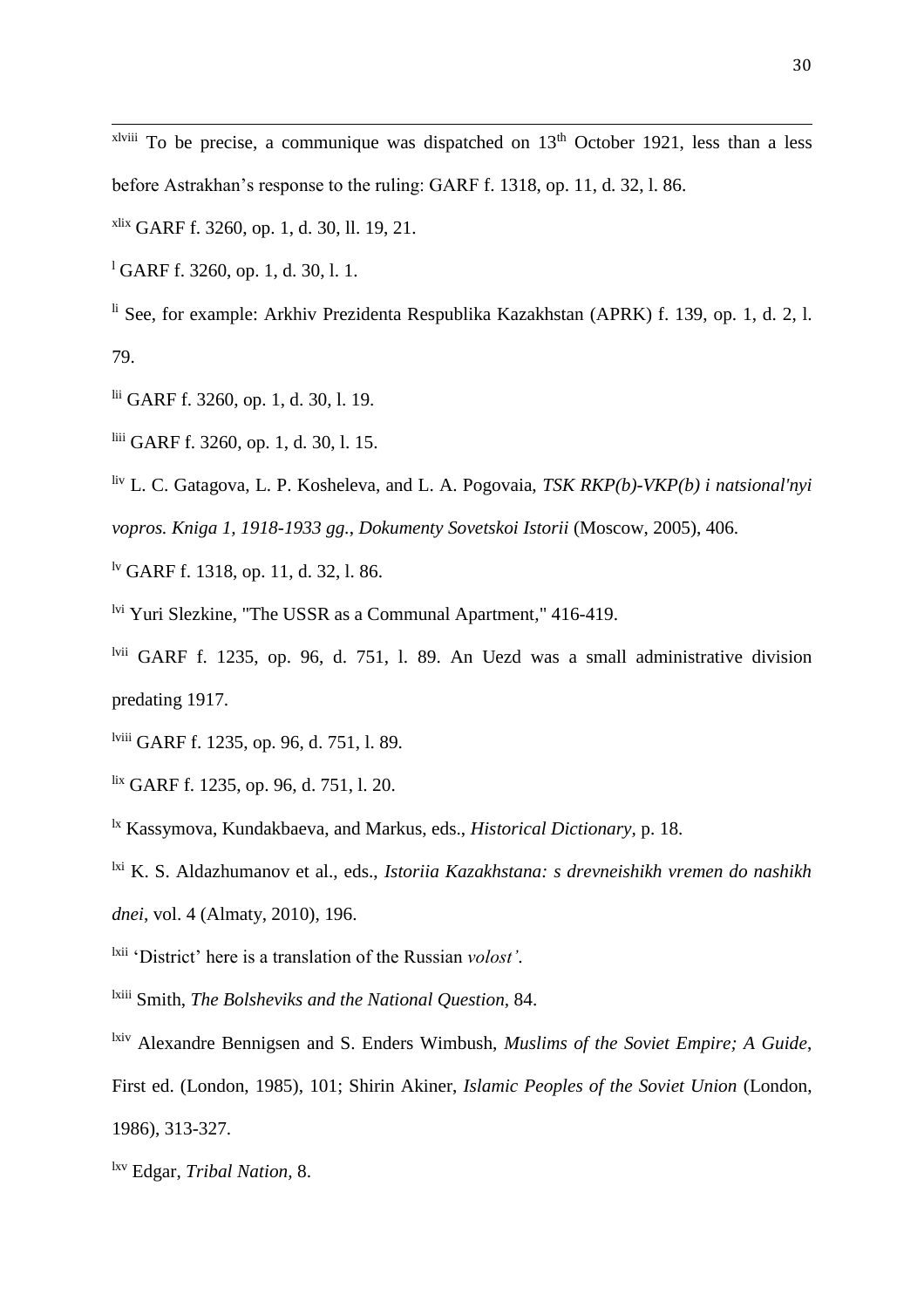lxvi Ibid., 18; Anatoly M. Khazanov, *Nomads and the Outside World* (Cambridge, 1984), 121.

lxvii Grigorii Fedorovich Dakhshleiger and M. Abilova, *Sotsial'isticheskoe stroitel'stvo v* 

*Kazakhstane v vosstanovitelnyi period, 1921-1925 gg : sbornik dokumentov i materialov*

(Alma-Ata, 1962), 89-91.

lxviii APRK f. 139, op. 1, d. 541, l. 118.

lxix Dakhshleiger and Abilova, *Sotsial'isticheskoe stroitel'stvo v Kazakhstane,* 88.

 $lxx$  Ibid., 91.

 $\overline{a}$ 

lxxi GARF f. 1235, op. 96, d. 751, l. 20.

lxxii GARF f. 1235, op. 96, d. 751, ll. 4-4 ob*..*

lxxiii GARF f. 1235, op. 96, d. 751, l. 4.

lxxiv GARF f. 1235, op. 96, d. 751, l. 4.

lxxv Khazanov, *Nomads,* 150; Edward Schatz, *Modern Clan Politics: The Power of "Blood" in Kazakhstan and Beyond* (Seattle, 2004), 43; Edgar, *Tribal Nation*, 24.

lxxvi Schatz, *Modern Clan Politics,* 43-45.

lxxvii The intention here is not to contrast the Soviet Union with the Tsarist Empire. In certain regards the two polities had identical effects on nomadic life. See, for example: Robert D. Crews, *For Prophet and Tsar: Islam and Empire in Russia and Central Asia* (Cambridge, 2006), 198.

lxxviii GARF f. 1235, op. 96, d. 751, l. 108.

lxxix Marianne Kamp, *The New Woman in Uzbekistan: Islam, Modernity, and Unveiling under Communism* (Seattle, 2006), 62.

lxxx GARF f. 1235, op. 96, d. 751, l. 62.

lxxxi GARF f. 1235, op. 96 d. 751, l. 84.

lxxxii APRK f. 139, op. 1, d. 254, l. 98.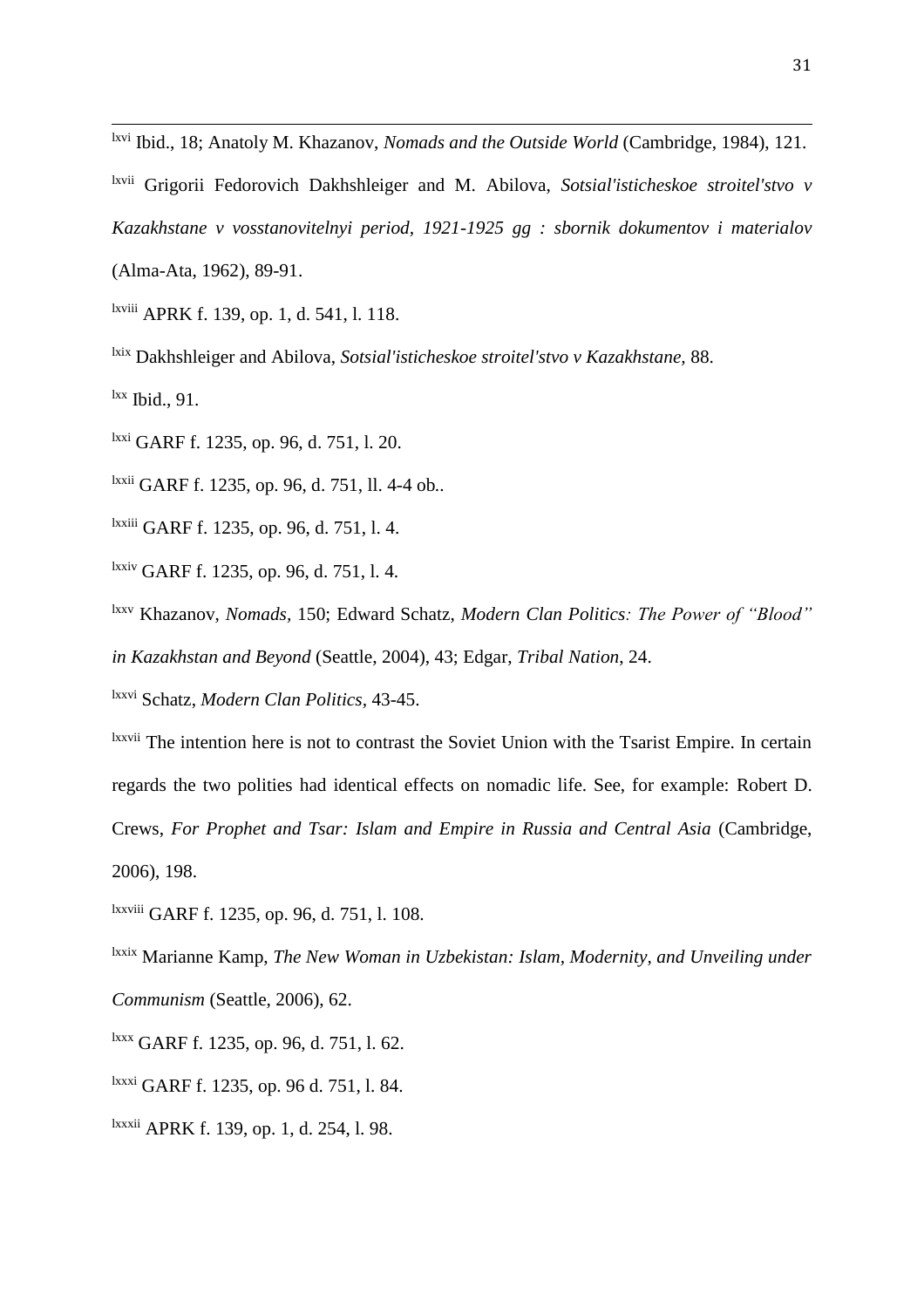$\overline{a}$ lxxxiii The Communist Party instituted a policy of *korenizatsiia* or 'nativization', which was intended to recruit members of national minorities to govern in each respective minority's national territory. Romeo A. Cherot is one scholar who has looked at this process specifically in the Kazakh case. He notes that the recruitment of Kazakhs was pursued with some success by the mid-1920s, but that the 'unsettled character' of the nomadic Kazakhs made the process more difficult. Romeo A. Cherot, "Nativization of Government and Party Structure in Kazakhstan, 1920-1930," *American Slavic and East European Review* 14 (1955): 53, 57-58. The result of this was that those Kazakhs who were recruited did not have an immediate cultural connection with their nomadic compatriots, meaning that a Kazakh seems to have been barely more likely to empathise with nomadic hardship than a Party member from a European national background. See also: Uyama Tomohiko, "The Geography of Civilizations: A Spatial Analysis of the Kazakh Intelligentsia's Activities, from the mid-Nineteenth to the Early Twentieth Century," *Sapporo Summer Symposium* (1998): 83, 87; Matthew J. Payne, "The Forge of the Kazakh Proletariat? The Turksib, Nativization, and Industrialization during Stalin's first Five-Year Plan," in *A State of Nations: Empire and Nation-Making in the Age of Lenin and Stalin*, ed. Ronald Grigor Suny and Terry Martin (Oxford, 2001): 236-252.

lxxxiv GARF f. 1235, op. 96, d. 751, l. 79.

- lxxxv GARF f. 1235, op. 96, d. 751, l. 62.
- lxxxvi GARF f. 1235, op. 96, d. 751, l. 20.
- lxxxvii RGASPI f. 62, op. 2, d. 108, l. 92.
- lxxxviii RGASPI f. 62, op. 2, d. 108, l. 61.
- lxxxix RGASPI f. 62, op. 2, d. 108, l. 60.
- xc GARF f. 1235, op. 123, d. 345, l. 56.
- xci For more on *raionirovanie*, see: Martin, *The Affirmative Action Empire,* 34.